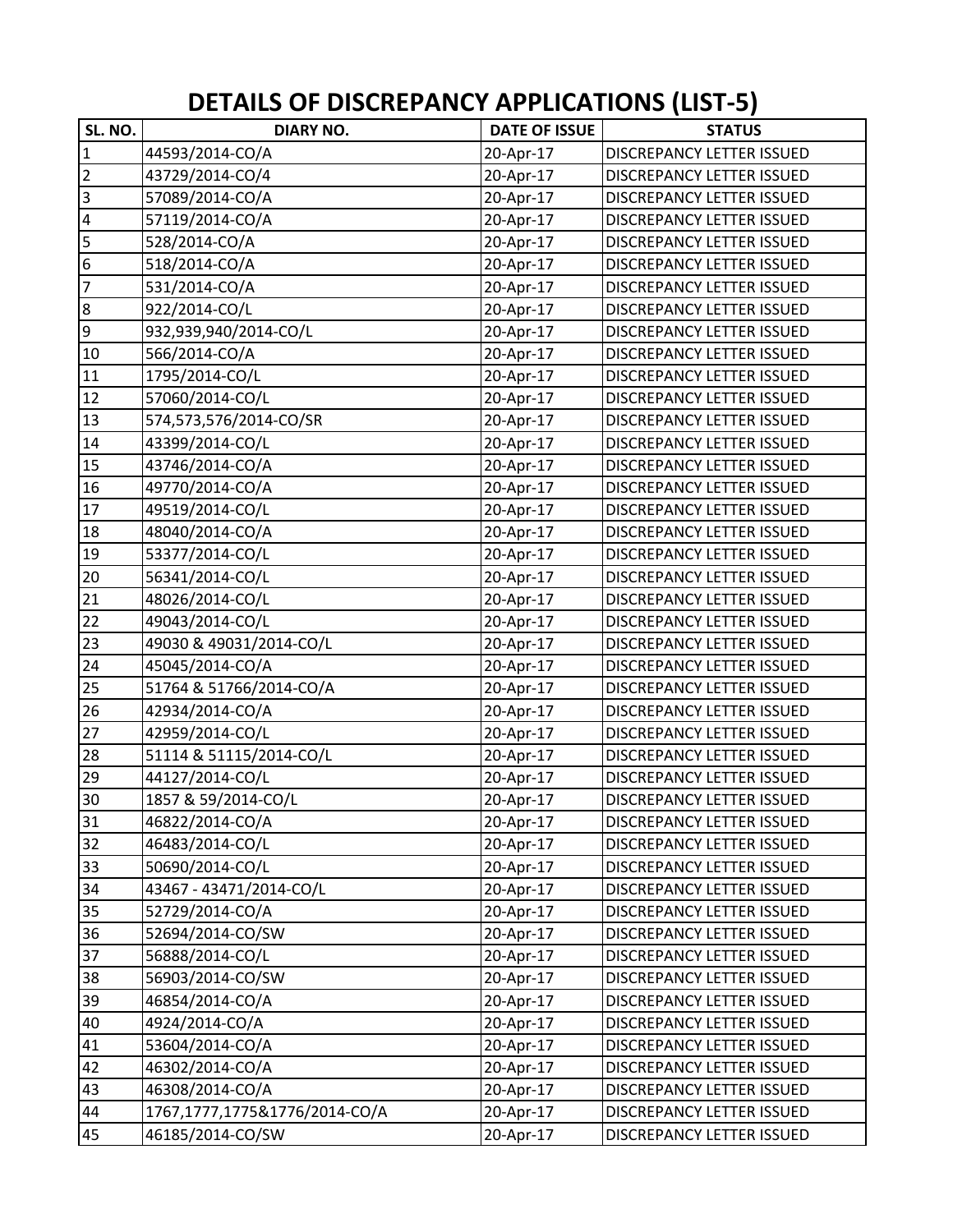| 46       | 50659/2014-CO/A                         | 20-Apr-17 | DISCREPANCY LETTER ISSUED        |
|----------|-----------------------------------------|-----------|----------------------------------|
| 47       | 52947/2014-CO/A                         | 20-Apr-17 | DISCREPANCY LETTER ISSUED        |
| 48       | 52817 - 52819/2017-CO/A                 | 20-Apr-17 | DISCREPANCY LETTER ISSUED        |
| 49       | 53064/2014-CO/L                         | 20-Apr-17 | DISCREPANCY LETTER ISSUED        |
| 50       | 43555/2014-CO/L                         | 20-Apr-17 | DISCREPANCY LETTER ISSUED        |
| 51       | 52566/2014-CO/A                         | 20-Apr-17 | DISCREPANCY LETTER ISSUED        |
| 52       | 47011/2014-CO/SR                        | 20-Apr-17 | DISCREPANCY LETTER ISSUED        |
| 53       | 52563/2014-CO/A                         | 20-Apr-17 | <b>DISCREPANCY LETTER ISSUED</b> |
| 54       | 51925/2014-CO/SW                        | 20-Apr-17 | <b>DISCREPANCY LETTER ISSUED</b> |
| 55       | 43557/2014-CO/A                         | 20-Apr-17 | DISCREPANCY LETTER ISSUED        |
| 56       | 44158/2014-CO/A                         | 20-Apr-17 | DISCREPANCY LETTER ISSUED        |
| 57       | 53215,53219,53217,53238-53241/2014-CO/L | 20-Apr-17 | DISCREPANCY LETTER ISSUED        |
| 58       | 12086/2013-CO/CF                        | 20-Apr-17 | DISCREPANCY LETTER ISSUED        |
| 59       | 48514/2014-CO/L                         | 20-Apr-17 | DISCREPANCY LETTER ISSUED        |
| 60       | 4034/2010-CO/L                          | 20-Apr-17 | DISCREPANCY LETTER ISSUED        |
| 61       | 4066/2013-CO/L                          | 20-Apr-17 | DISCREPANCY LETTER ISSUED        |
| 62       | 48288/2014-CO/L                         | 20-Apr-17 | DISCREPANCY LETTER ISSUED        |
| 63       | 45633/33/45635/2014-CO/SR               | 20-Apr-17 | DISCREPANCY LETTER ISSUED        |
| 64       | 53975,53976,53977,53978,53979,53980,    | 20-Apr-17 | DISCREPANCY LETTER ISSUED        |
|          | 53981,53982/2014-CO/A                   |           |                                  |
| 65       | 49655/2014-CO/L                         | 20-Apr-17 | DISCREPANCY LETTER ISSUED        |
| 66       | 49827/2014-CO/A                         | 20-Apr-17 | DISCREPANCY LETTER ISSUED        |
| 67       | 48856,48857,48859,48861,48863,48864,    | 20-Apr-17 | DISCREPANCY LETTER ISSUED        |
|          | 48866/2014-CO/A                         |           |                                  |
| 68       | 51489/2014-CO/L                         | 20-Apr-17 | DISCREPANCY LETTER ISSUED        |
| 69       | 56804/2014-CO/L                         | 20-Apr-17 | DISCREPANCY LETTER ISSUED        |
| 70       | 49089/2014-CO/L                         | 20-Apr-17 | DISCREPANCY LETTER ISSUED        |
| 71       | 56436/2014-CO/A                         | 20-Apr-17 | DISCREPANCY LETTER ISSUED        |
| 72       | 49652/2014-CO/A                         | 20-Apr-17 | DISCREPANCY LETTER ISSUED        |
| 73       | 56100/2014-CO/L                         | 20-Apr-17 | DISCREPANCY LETTER ISSUED        |
| 74       | 44257/2014-CO/A                         | 20-Apr-17 | <b>DISCREPANCY LETTER ISSUED</b> |
| 75       | 54398/2014-CO/A                         | 20-Apr-17 | DISCREPANCY LETTER ISSUED        |
| 76       | 54524/2014-CO/A                         | 20-Apr-17 | DISCREPANCY LETTER ISSUED        |
| 77       | 49024/2014-CO/L                         | 20-Apr-17 | DISCREPANCY LETTER ISSUED        |
| 78       | 49180/2014-CO/L                         | 20-Apr-17 | DISCREPANCY LETTER ISSUED        |
| 79       | 49022/2014-CO/L                         | 20-Apr-17 | DISCREPANCY LETTER ISSUED        |
| 80       | 56764/2014-CO/L                         | 20-Apr-17 | DISCREPANCY LETTER ISSUED        |
| 81       | 55507/2014-CO/L                         | 20-Apr-17 | DISCREPANCY LETTER ISSUED        |
| 82       | 49712/2014-CO/L                         | 20-Apr-17 | DISCREPANCY LETTER ISSUED        |
| 83<br>84 | 49920/2014-CO/A                         | 20-Apr-17 | DISCREPANCY LETTER ISSUED        |
|          | 52099/2014-CO/L                         | 20-Apr-17 | DISCREPANCY LETTER ISSUED        |
| 85       | 55806/2014-CO/A                         | 20-Apr-17 | DISCREPANCY LETTER ISSUED        |
| 86       | 44271/2014-CO/L                         | 20-Apr-17 | DISCREPANCY LETTER ISSUED        |
| 87       | 50618, 22, 24, 26, 28, 30/2014-CO/A     | 24-Apr-17 | DISCREPANCY LETTER ISSUED        |
| 88       | 43306/2014-CO/SW                        | 24-Apr-17 | DISCREPANCY LETTER ISSUED        |
| 89       | 50713/2014-CO/A                         | 24-Apr-17 | DISCREPANCY LETTER ISSUED        |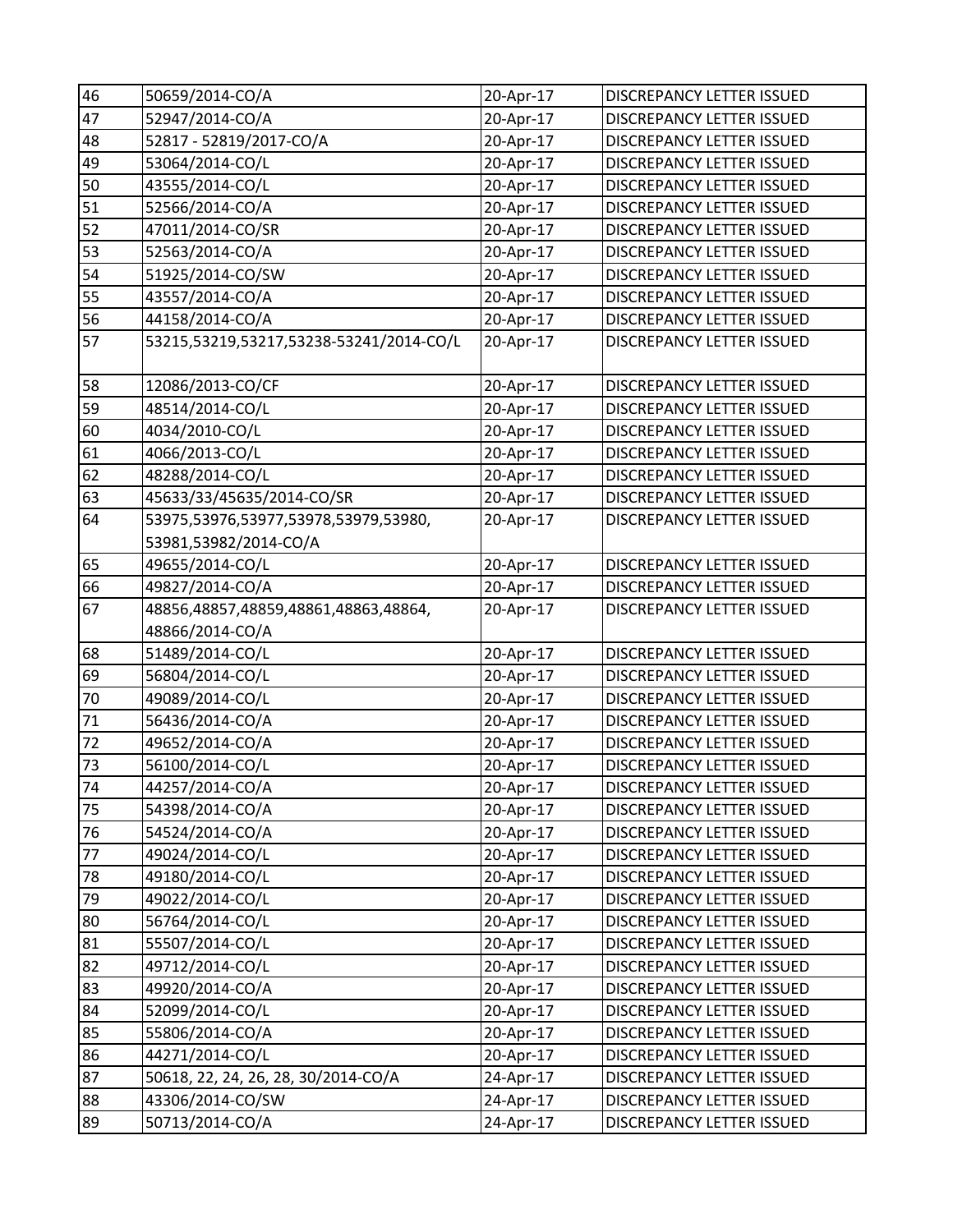| 90  | 50604/2014-CO/A                      | 24-Apr-17 | <b>DISCREPANCY LETTER ISSUED</b> |
|-----|--------------------------------------|-----------|----------------------------------|
| 91  | 50455/2014-CO/A                      | 24-Apr-17 | DISCREPANCY LETTER ISSUED        |
| 92  | 50495/2014-CO/L                      | 24-Apr-17 | DISCREPANCY LETTER ISSUED        |
| 93  | 54430/2014-CO/A                      | 24-Apr-17 | DISCREPANCY LETTER ISSUED        |
| 94  | 44604, 44615, 44623, 44639/2014-CO/A | 24-Apr-17 | DISCREPANCY LETTER ISSUED        |
| 95  | 50661/2014-CO/L                      | 24-Apr-17 | DISCREPANCY LETTER ISSUED        |
| 96  | 51051/2014-CO/A                      | 24-Apr-17 | DISCREPANCY LETTER ISSUED        |
| 97  | 43324/2014-CO/SW                     | 24-Apr-17 | DISCREPANCY LETTER ISSUED        |
| 98  | 43570/2014-CO/L                      | 24-Apr-17 | DISCREPANCY LETTER ISSUED        |
| 99  | 43150 TO 43151/2014-CO/A             | 24-Apr-17 | DISCREPANCY LETTER ISSUED        |
| 100 | 1306, 1308/2014-CO/L                 | 24-Apr-17 | DISCREPANCY LETTER ISSUED        |
| 101 | 50202/2014-CO/L                      | 24-Apr-17 | DISCREPANCY LETTER ISSUED        |
| 102 | 54934, 54944, 54943/2014-CO/SW       | 24-Apr-17 | DISCREPANCY LETTER ISSUED        |
| 103 | 54082/2014-CO/L                      | 24-Apr-17 | DISCREPANCY LETTER ISSUED        |
| 104 | 676, 678, 679, 716 TO 718/2014-CO/L  | 24-Apr-17 | DISCREPANCY LETTER ISSUED        |
| 105 | 49644, 49726, 49619, 49621, 50001,   | 24-Apr-17 | DISCREPANCY LETTER ISSUED        |
|     | 49622/2014-CO/A                      |           |                                  |
| 106 | 49620/617/2014-CO/L                  | 24-Apr-17 | DISCREPANCY LETTER ISSUED        |
| 107 | 53552/2014-CO/L                      | 24-Apr-17 | DISCREPANCY LETTER ISSUED        |
| 108 | 54415/2014-CO/L                      | 24-Apr-17 | DISCREPANCY LETTER ISSUED        |
| 109 | 52734/2014-CO/L                      | 24-Apr-17 | DISCREPANCY LETTER ISSUED        |
| 110 | 50535/2014-CO/SR                     | 24-Apr-17 | DISCREPANCY LETTER ISSUED        |
| 111 | 46101/2014-CO/SR                     | 24-Apr-17 | DISCREPANCY LETTER ISSUED        |
| 112 | 52750/2014-CO/A                      | 24-Apr-17 | DISCREPANCY LETTER ISSUED        |
| 113 | 56818/2014-CO/SW                     | 24-Apr-17 | DISCREPANCY LETTER ISSUED        |
| 114 | 46523/2014-CO/A                      | 24-Apr-17 | DISCREPANCY LETTER ISSUED        |
| 115 | 50513/2014-CO/L                      | 24-Apr-17 | DISCREPANCY LETTER ISSUED        |
| 116 | 55095/2014-CO/A                      | 24-Apr-17 | DISCREPANCY LETTER ISSUED        |
| 117 | 46522/2014-CO/A                      | 24-Apr-17 | DISCREPANCY LETTER ISSUED        |
| 118 | 48350, 48354, 48358, 48361, 48365,   | 24-Apr-17 | DISCREPANCY LETTER ISSUED        |
|     | 48347/2014-CO/A                      |           |                                  |
| 119 | 50663/2014-CO/L                      | 24-Apr-17 | DISCREPANCY LETTER ISSUED        |
| 120 | 50017/2014-CO/L                      | 24-Apr-17 | DISCREPANCY LETTER ISSUED        |
| 121 | 50259/2014-CO/A                      | 24-Apr-17 | DISCREPANCY LETTER ISSUED        |
| 122 | 50512/2014-CO/L                      | 24-Apr-17 | DISCREPANCY LETTER ISSUED        |
| 123 | 50198/2014-CO/L                      | 24-Apr-17 | DISCREPANCY LETTER ISSUED        |
| 124 | 441, 442/2014-CO/SR                  | 24-Apr-17 | DISCREPANCY LETTER ISSUED        |
| 125 | 254/2012-CO/A                        | 24-Apr-17 | DISCREPANCY LETTER ISSUED        |
| 126 | 43357, 43364, 43367, 43369, 43370,   | 24-Apr-17 | DISCREPANCY LETTER ISSUED        |
|     | 43373/2014-CO/L                      |           |                                  |
| 127 | 54544/2014-CO/A                      | 24-Apr-17 | DISCREPANCY LETTER ISSUED        |
| 128 | 52732/2014-CO/L                      | 24-Apr-17 | DISCREPANCY LETTER ISSUED        |
| 129 | 49484/2014-CO/A                      | 24-Apr-17 | DISCREPANCY LETTER ISSUED        |
| 130 | 45311/2014-CO/L                      | 24-Apr-17 | DISCREPANCY LETTER ISSUED        |
| 131 | 54932, 54937, 54938/2014-CO/A        | 24-Apr-17 | <b>DISCREPANCY LETTER ISSUED</b> |
| 132 | 12195/2011-CO/L                      | 24-Apr-17 | DISCREPANCY LETTER ISSUED        |
| 133 | 43786/2014-CO/A                      | 24-Apr-17 | DISCREPANCY LETTER ISSUED        |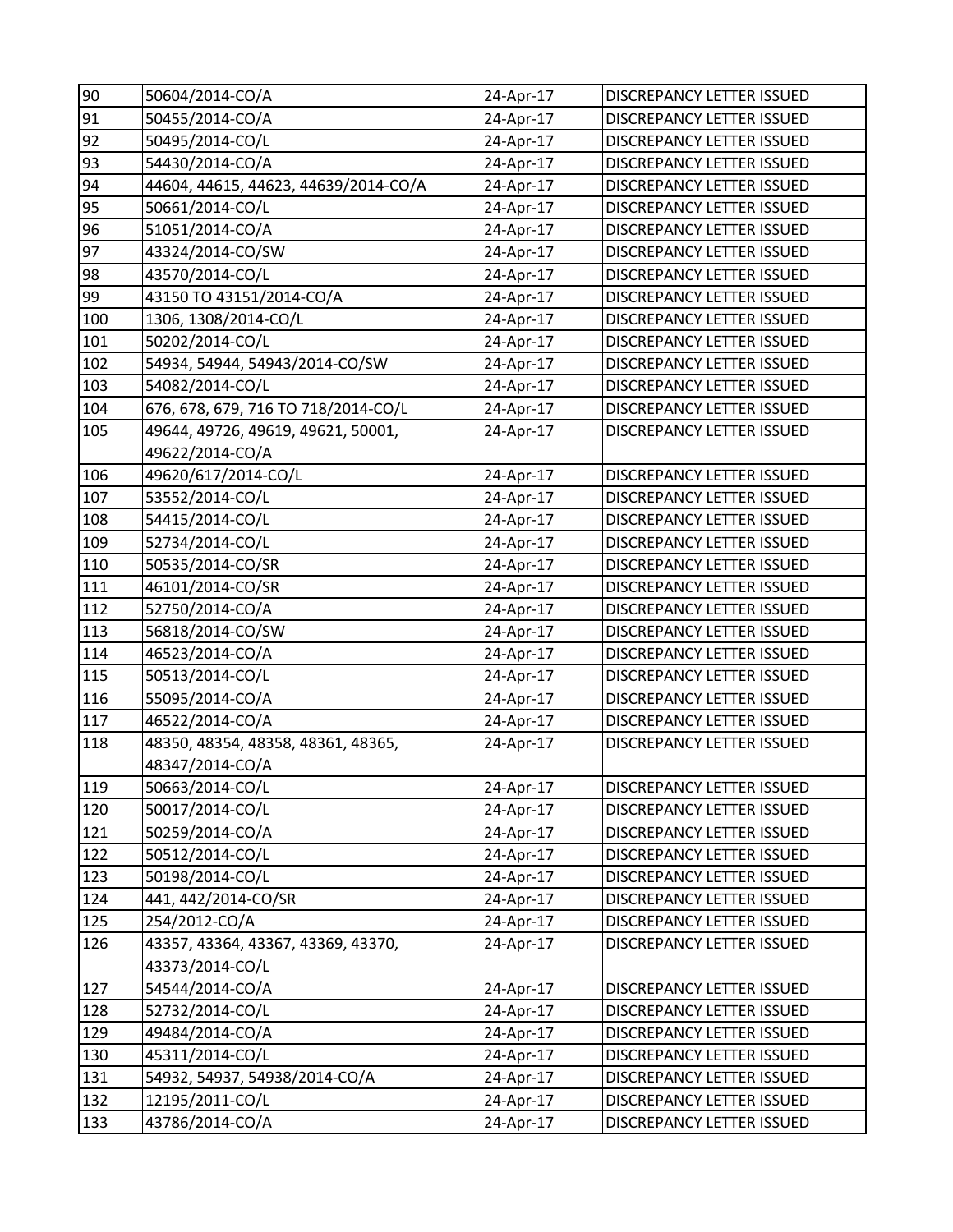| 134 | 43642/2014-CO/L                       | 24-Apr-17               | DISCREPANCY LETTER ISSUED        |
|-----|---------------------------------------|-------------------------|----------------------------------|
| 135 | 49358/2014-CO/L                       | 24-Apr-17               | DISCREPANCY LETTER ISSUED        |
| 136 | 614/2014-CO/L                         | 24-Apr-17               | DISCREPANCY LETTER ISSUED        |
| 137 | 50693/2014-CO/L                       | 24-Apr-17               | DISCREPANCY LETTER ISSUED        |
| 138 | 5224, 52435, 52442/2014-CO/A          | 24-Apr-17               | DISCREPANCY LETTER ISSUED        |
| 139 | 53767, 53766/2014-CO/L                | 24-Apr-17               | DISCREPANCY LETTER ISSUED        |
| 140 | 45863/2014-CO/L                       | 24-Apr-17               | DISCREPANCY LETTER ISSUED        |
| 141 | 1610/2014-CO/L                        | 24-Apr-17               | DISCREPANCY LETTER ISSUED        |
| 142 | 49034/2014-CO/L                       | 24-Apr-17               | DISCREPANCY LETTER ISSUED        |
| 143 | 51367/2014-CO/A                       | 24-Apr-17               | DISCREPANCY LETTER ISSUED        |
| 144 | 51130, 31/2014-CO/A                   | 24-Apr-17               | DISCREPANCY LETTER ISSUED        |
| 145 | 49228/2014-CO/A                       | 24-Apr-17               | DISCREPANCY LETTER ISSUED        |
| 146 | 47590/2014-CO/A                       | 24-Apr-17               | DISCREPANCY LETTER ISSUED        |
| 147 | 52176, 77/2014-CO/L                   | 24-Apr-17               | DISCREPANCY LETTER ISSUED        |
| 148 | 55586, 55587/2014-CO/L                | 24-Apr-17               | DISCREPANCY LETTER ISSUED        |
| 149 | 55518/2014-CO/L                       | 24-Apr-17               | DISCREPANCY LETTER ISSUED        |
| 150 | 50560, 50561, 50562, 50656/2011-CO/SW | 24-Apr-17               | DISCREPANCY LETTER ISSUED        |
| 151 | 50398, 50401, 50396, 50397/2014-CO/A  | 24-Apr-17               | DISCREPANCY LETTER ISSUED        |
| 152 | 52718/2014-CO/L                       | 24-Apr-17               | DISCREPANCY LETTER ISSUED        |
| 153 | 54389/2014-CO/L                       | 24-Apr-17               | DISCREPANCY LETTER ISSUED        |
| 154 | 52227/2017-CO/A                       | 24-Apr-17               | DISCREPANCY LETTER ISSUED        |
| 155 | 54481/2014-CO/A                       | 24-Apr-17               | DISCREPANCY LETTER ISSUED        |
| 156 | 56402-56404/2014-CO/L                 | 24-Apr-17               | DISCREPANCY LETTER ISSUED        |
| 157 | 45499/2014-CO/A                       | 24-Apr-17               | DISCREPANCY LETTER ISSUED        |
| 158 | 45643/2014-CO/L                       | 24-Apr-17               | DISCREPANCY LETTER ISSUED        |
| 159 | 52840, 52841, 52843, 52844/2014-CO/L  | 24-Apr-17               | DISCREPANCY LETTER ISSUED        |
| 160 | 45224/2014-CO/A                       | 24-Apr-17               | DISCREPANCY LETTER ISSUED        |
| 161 | 1/2014-CO/A                           | 24-Apr-17               | DISCREPANCY LETTER ISSUED        |
| 162 | 591/2014-CO/L                         | 24-Apr-17               | DISCREPANCY LETTER ISSUED        |
| 163 | 227-236/2014-CO/L                     | 24-Apr-17               | DISCREPANCY LETTER ISSUED        |
| 164 | 52778/2014-CO/L                       | 24-Apr-17               | DISCREPANCY LETTER ISSUED        |
| 165 | 52444/2014-CO/A                       | $\overline{2}$ 4-Apr-17 | <b>DISCREPANCY LETTER ISSUED</b> |
| 166 | 52479/2014-CO/SW                      | 24-Apr-17               | DISCREPANCY LETTER ISSUED        |
| 167 | 52452/2014-CO/L                       | 24-Apr-17               | DISCREPANCY LETTER ISSUED        |
| 168 | 48037/2014-CO/SW                      | 24-Apr-17               | DISCREPANCY LETTER ISSUED        |
| 169 | 47173, 47174/2014-CO/A                | 24-Apr-17               | DISCREPANCY LETTER ISSUED        |
| 170 | 48004/2014-CO/A                       | 24-Apr-17               | DISCREPANCY LETTER ISSUED        |
| 171 | 47426/2014-CO/L                       | 24-Apr-17               | DISCREPANCY LETTER ISSUED        |
| 172 | 48028/2014-CO/A                       | 24-Apr-17               | DISCREPANCY LETTER ISSUED        |
| 173 | 50687/2014-CO/L                       | 24-Apr-17               | DISCREPANCY LETTER ISSUED        |
| 174 | 47176/2014-CO/A                       | 24-Apr-17               | DISCREPANCY LETTER ISSUED        |
| 175 | 54050/2014-CO/A                       | 24-Apr-17               | DISCREPANCY LETTER ISSUED        |
| 176 | 47181/2014-CO/L                       | 24-Apr-17               | DISCREPANCY LETTER ISSUED        |
| 177 | 51677/2014-CO/SW                      | 24-Apr-17               | DISCREPANCY LETTER ISSUED        |
| 178 | 54220/2014-CO/A                       | 24-Apr-17               | DISCREPANCY LETTER ISSUED        |
| 179 | 46861/2014-CO/L                       | 24-Apr-17               | DISCREPANCY LETTER ISSUED        |
| 180 | 758/2014-CO/SW                        | 24-Apr-17               | DISCREPANCY LETTER ISSUED        |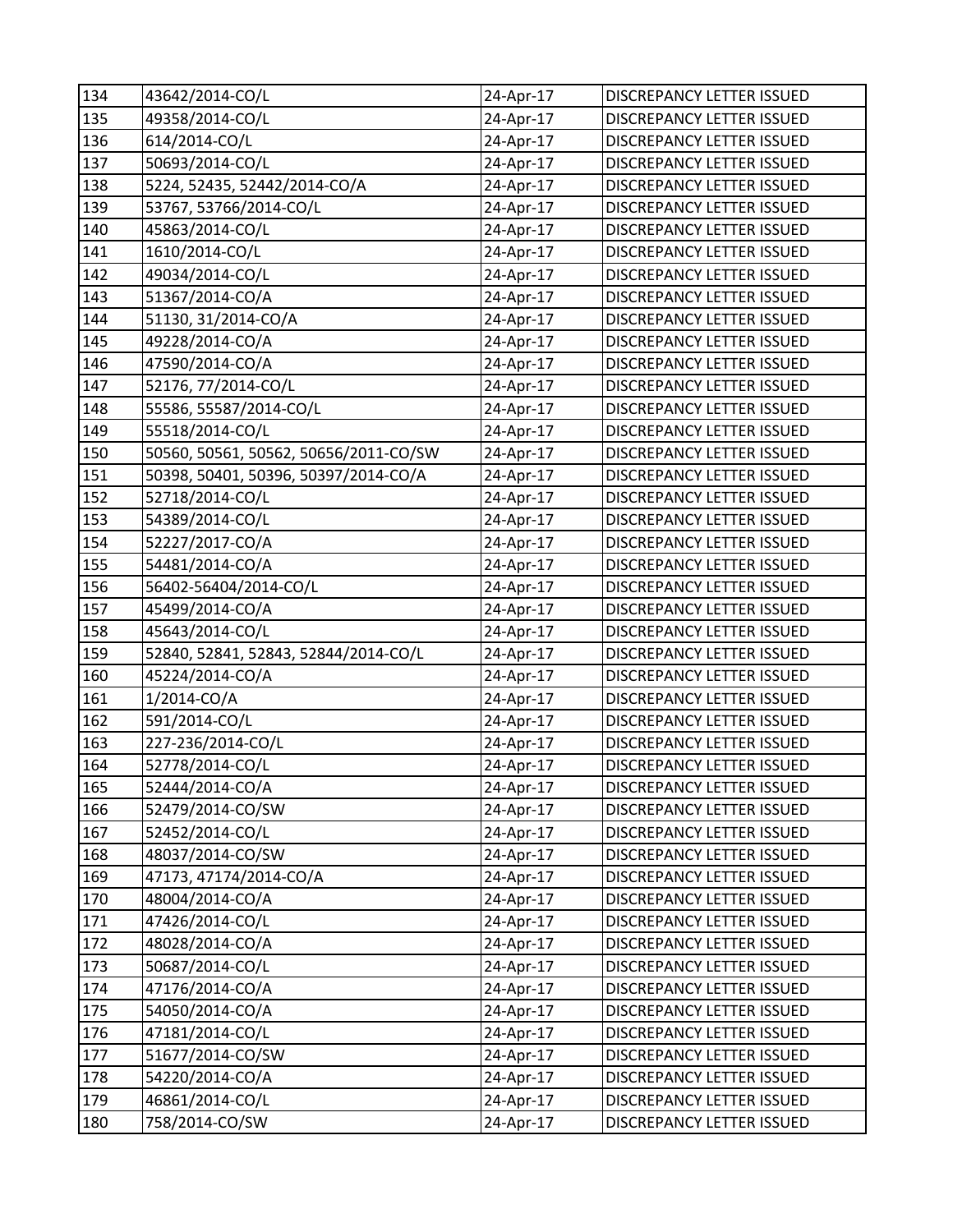| 181 | 14091/2014-CO/A                      | 24-Apr-17 | DISCREPANCY LETTER ISSUED        |
|-----|--------------------------------------|-----------|----------------------------------|
| 182 | 754, 755/2014-CO/SR                  | 24-Apr-17 | DISCREPANCY LETTER ISSUED        |
| 183 | 45033, 45047/2014-CO/A               | 24-Apr-17 | DISCREPANCY LETTER ISSUED        |
| 184 | 42873/2014-CO/L                      | 24-Apr-17 | DISCREPANCY LETTER ISSUED        |
| 185 | 54231/2014-CO/L                      | 24-Apr-17 | DISCREPANCY LETTER ISSUED        |
| 186 | 55850/2014-CO/A                      | 24-Apr-17 | DISCREPANCY LETTER ISSUED        |
| 187 | 519/2014-CO/A                        | 24-Apr-17 | DISCREPANCY LETTER ISSUED        |
| 188 | 43697, 43695/2014-CO/L               | 24-Apr-17 | DISCREPANCY LETTER ISSUED        |
| 189 | 52739/2014-CO/A                      | 25-Apr-17 | DISCREPANCY LETTER ISSUED        |
| 190 | 552/2014-CO/A                        | 25-Apr-17 | DISCREPANCY LETTER ISSUED        |
| 191 | 46890/2014-CO/A                      | 25-Apr-17 | DISCREPANCY LETTER ISSUED        |
| 192 | 297/2014-CO/L                        | 25-Apr-17 | DISCREPANCY LETTER ISSUED        |
| 193 | 51821/2014-CO/L                      | 25-Apr-17 | DISCREPANCY LETTER ISSUED        |
| 194 | 56948/2014-CO/L                      | 25-Apr-17 | DISCREPANCY LETTER ISSUED        |
| 195 | 504/2014-CO/A                        | 25-Apr-17 | DISCREPANCY LETTER ISSUED        |
| 196 | 56091/2014-CO/L                      | 25-Apr-17 | DISCREPANCY LETTER ISSUED        |
| 197 | 57038, 57034/2014-CO/SR              | 25-Apr-17 | <b>DISCREPANCY LETTER ISSUED</b> |
| 198 | 48031/2014-CO/A                      | 25-Apr-17 | DISCREPANCY LETTER ISSUED        |
| 199 | 57025/2014-CO/A                      | 25-Apr-17 | DISCREPANCY LETTER ISSUED        |
| 200 | 47679/2014-CO/A                      | 25-Apr-17 | DISCREPANCY LETTER ISSUED        |
| 201 | 46740/2014-CO/A                      | 25-Apr-17 | DISCREPANCY LETTER ISSUED        |
| 202 | 53073/2014-CO/L                      | 25-Apr-17 | DISCREPANCY LETTER ISSUED        |
| 203 | 53802, 53807, 53825, 53810/2014-CO/L | 25-Apr-17 | DISCREPANCY LETTER ISSUED        |
| 204 | 57081/2014-CO/L                      | 25-Apr-17 | DISCREPANCY LETTER ISSUED        |
| 205 | 908/2014-CO/SR                       | 25-Apr-17 | DISCREPANCY LETTER ISSUED        |
| 206 | 54800/2014-CO/SR                     | 25-Apr-17 | DISCREPANCY LETTER ISSUED        |
| 207 | 50480/2014-CO/L                      | 25-Apr-17 | DISCREPANCY LETTER ISSUED        |
| 208 | 51054, 51050/2014-CO/A               | 25-Apr-17 | DISCREPANCY LETTER ISSUED        |
| 209 | 43620/2014-CO/M                      | 25-Apr-17 | DISCREPANCY LETTER ISSUED        |
| 210 | 44237/2014-CO/CF                     | 25-Apr-17 | DISCREPANCY LETTER ISSUED        |
| 211 | 43400/2014-CO/A                      | 25-Apr-17 | <b>DISCREPANCY LETTER ISSUED</b> |
| 212 | 44668/2014-CO/A                      | 25-Apr-17 | DISCREPANCY LETTER ISSUED        |
| 213 | 2864, 2865/2014-CO/A                 | 25-Apr-17 | DISCREPANCY LETTER ISSUED        |
| 214 | 50410, 50407/2014-CO/A               | 25-Apr-17 | DISCREPANCY LETTER ISSUED        |
| 215 | 8261/2014-CO/L                       | 25-Apr-17 | DISCREPANCY LETTER ISSUED        |
| 216 | 54231/2014-CO/L                      | 25-Apr-17 | DISCREPANCY LETTER ISSUED        |
| 217 | 754, 755/2014-CO/SR                  | 25-Apr-17 | DISCREPANCY LETTER ISSUED        |
| 218 | 54220/2014-CO/A                      | 25-Apr-17 | DISCREPANCY LETTER ISSUED        |
| 219 | 758/2014-CO/SW                       | 25-Apr-17 | DISCREPANCY LETTER ISSUED        |
| 220 | 52130, 52132/2014-CO/L               | 25-Apr-17 | DISCREPANCY LETTER ISSUED        |
| 221 | 46335/2014-CO/A                      | 25-Apr-17 | DISCREPANCY LETTER ISSUED        |
| 222 | 55880/2014-CO/A                      | 25-Apr-17 | DISCREPANCY LETTER ISSUED        |
| 223 | 50657/2014-CO/A                      | 25-Apr-17 | DISCREPANCY LETTER ISSUED        |
| 224 | 50534/2014-CO/M                      | 25-Apr-17 | DISCREPANCY LETTER ISSUED        |
| 225 | 50566, 50567, 50568/2014-CO/SW       | 25-Apr-17 | DISCREPANCY LETTER ISSUED        |
| 226 | 50650/2014-CO/SW                     | 25-Apr-17 | DISCREPANCY LETTER ISSUED        |
| 227 | 53042/2014-CO/L                      | 25-Apr-17 | DISCREPANCY LETTER ISSUED        |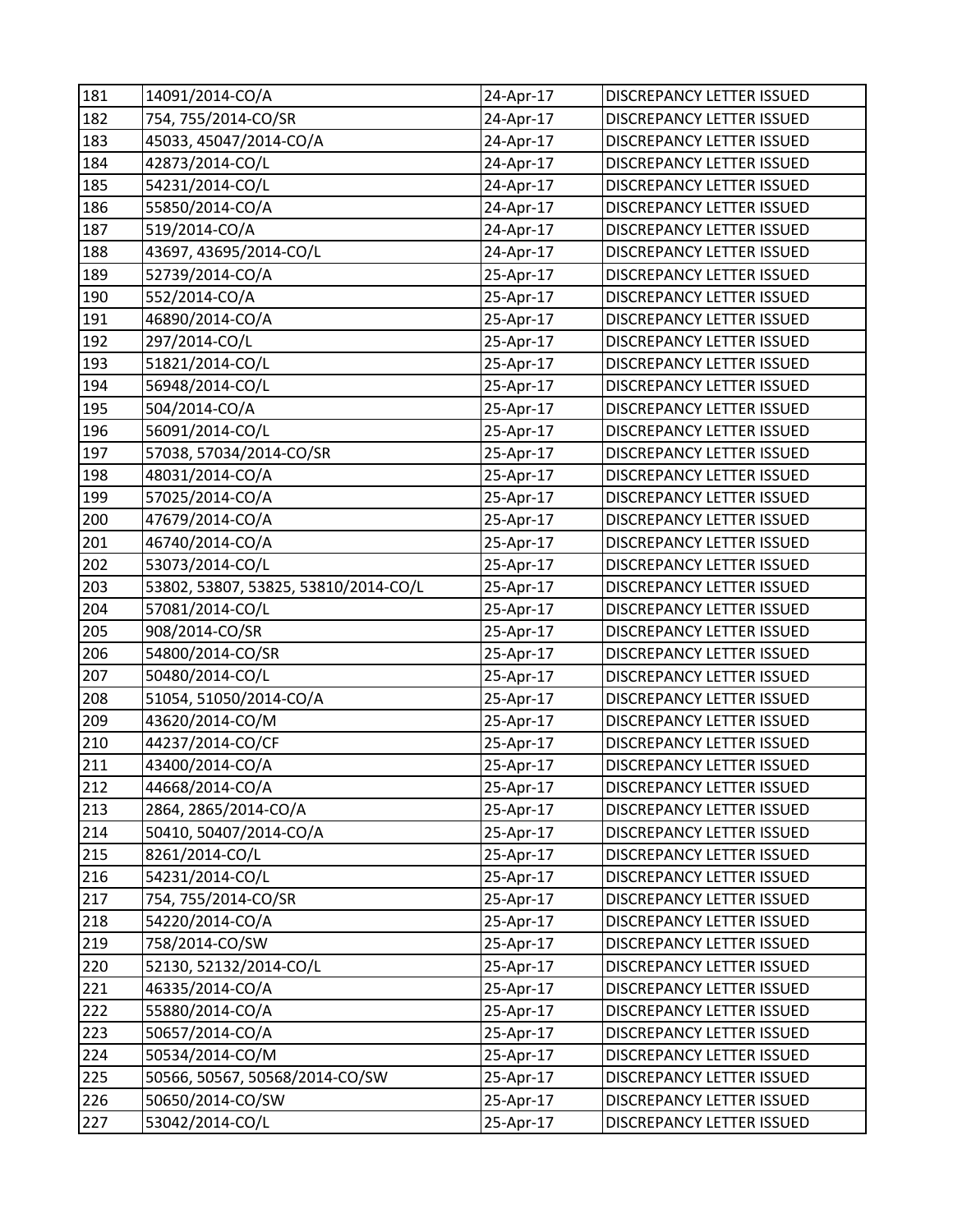| 228 | 54939/2014-CO/A                           | 25-Apr-17 | DISCREPANCY LETTER ISSUED        |
|-----|-------------------------------------------|-----------|----------------------------------|
| 229 | 52282/2014-CO/SW                          | 25-Apr-17 | DISCREPANCY LETTER ISSUED        |
| 230 | 52165/2014-CO/L                           | 25-Apr-17 | DISCREPANCY LETTER ISSUED        |
| 231 | 56875/2014-CO/SR                          | 25-Apr-17 | DISCREPANCY LETTER ISSUED        |
| 232 | 49469, 49470, 49471/2014-CO/A             | 25-Apr-17 | DISCREPANCY LETTER ISSUED        |
| 233 | 56953/2014-CO/L                           | 25-Apr-17 | DISCREPANCY LETTER ISSUED        |
| 234 | 45323/2014-CO/A                           | 25-Apr-17 | DISCREPANCY LETTER ISSUED        |
| 235 | 52315/2014-CO/L                           | 25-Apr-17 | DISCREPANCY LETTER ISSUED        |
| 236 | 47160, 47161, 47162, 47163/2014-CO/L      | 25-Apr-17 | DISCREPANCY LETTER ISSUED        |
| 237 | 49570, 49571, 49573, 49574/2014-CO/SW     | 25-Apr-17 | DISCREPANCY LETTER ISSUED        |
| 238 | 49600/2014-CO/L                           | 25-Apr-17 | DISCREPANCY LETTER ISSUED        |
| 239 | 51354/2014-CO/M                           | 25-Apr-17 | DISCREPANCY LETTER ISSUED        |
| 240 | 51351/2014-CO/CF                          | 25-Apr-17 | DISCREPANCY LETTER ISSUED        |
| 241 | 55218, 55217, 55216/2014-CO/L             | 25-Apr-17 | DISCREPANCY LETTER ISSUED        |
| 242 | 56156/2014-CO/L                           | 25-Apr-17 | DISCREPANCY LETTER ISSUED        |
| 243 | 43275/2014-CO/A                           | 25-Apr-17 | DISCREPANCY LETTER ISSUED        |
| 244 | 49930/2014-CO/A                           | 25-Apr-17 | DISCREPANCY LETTER ISSUED        |
| 245 | 48329/2014-CO/A                           | 25-Apr-17 | DISCREPANCY LETTER ISSUED        |
| 246 | 51678/2014-CO/L                           | 25-Apr-17 | DISCREPANCY LETTER ISSUED        |
| 247 | 52152/2014-CO/A                           | 25-Apr-17 | DISCREPANCY LETTER ISSUED        |
| 248 | 46117/2014-CO/A                           | 25-Apr-17 | DISCREPANCY LETTER ISSUED        |
| 249 | 51710/2014-CO/L                           | 25-Apr-17 | DISCREPANCY LETTER ISSUED        |
| 250 | 55316/2014-CO/A                           | 25-Apr-17 | DISCREPANCY LETTER ISSUED        |
| 251 | 57050/2014-CO/L                           | 25-Apr-17 | DISCREPANCY LETTER ISSUED        |
| 252 | 53444/2014-CO/A                           | 25-Apr-17 | DISCREPANCY LETTER ISSUED        |
| 253 | 54706/2014-CO/SW                          | 25-Apr-17 | DISCREPANCY LETTER ISSUED        |
| 254 | 46420/2014-CO/A                           | 25-Apr-17 | DISCREPANCY LETTER ISSUED        |
| 255 | 53074/2014-CO/L                           | 25-Apr-17 | DISCREPANCY LETTER ISSUED        |
| 256 | 56194/2014-CO/L                           | 25-Apr-17 | DISCREPANCY LETTER ISSUED        |
| 257 | 56877/2014-CO/L                           | 25-Apr-17 | DISCREPANCY LETTER ISSUED        |
| 258 | 103/2014-CO/CF                            | 25-Apr-17 | DISCREPANCY LETTER ISSUED        |
| 259 | 46820/2014-CO/A                           | 25-Apr-17 | DISCREPANCY LETTER ISSUED        |
| 260 | 1076/2014-CO/SR                           | 25-Apr-17 | DISCREPANCY LETTER ISSUED        |
| 261 | 43821, 43814, 43827, 43825, 43829, 43821, | 25-Apr-17 | DISCREPANCY LETTER ISSUED        |
|     | 43826, 43828/2014-CO/L                    |           |                                  |
| 262 | 2231/2012-CO/L                            | 25-Apr-17 | DISCREPANCY LETTER ISSUED        |
| 263 | 43516, 43582/2014-CO/L                    | 25-Apr-17 | <b>DISCREPANCY LETTER ISSUED</b> |
| 264 | 44129/2014-CO/L                           | 25-Apr-17 | DISCREPANCY LETTER ISSUED        |
| 265 | 53625, 53626/2014-CO/A                    | 26-Apr-17 | DISCREPANCY LETTER ISSUED        |
| 266 | 53951, 53950/2014-CO/A                    | 26-Apr-17 | DISCREPANCY LETTER ISSUED        |
| 267 | 1828/2014-CO/A                            | 26-Apr-17 | DISCREPANCY LETTER ISSUED        |
| 268 | 54990/2014-CO/A                           | 26-Apr-17 | DISCREPANCY LETTER ISSUED        |
| 269 | 51015/2014-CO/A                           | 26-Apr-17 | DISCREPANCY LETTER ISSUED        |
| 270 | 54407/2014-CO/A                           | 26-Apr-17 | DISCREPANCY LETTER ISSUED        |
| 271 | 50229/2014-CO/L                           | 26-Apr-17 | DISCREPANCY LETTER ISSUED        |
| 272 | 153/2014-CO/L                             | 26-Apr-17 | DISCREPANCY LETTER ISSUED        |
| 273 | 52198/2014-CO/A                           | 26-Apr-17 | DISCREPANCY LETTER ISSUED        |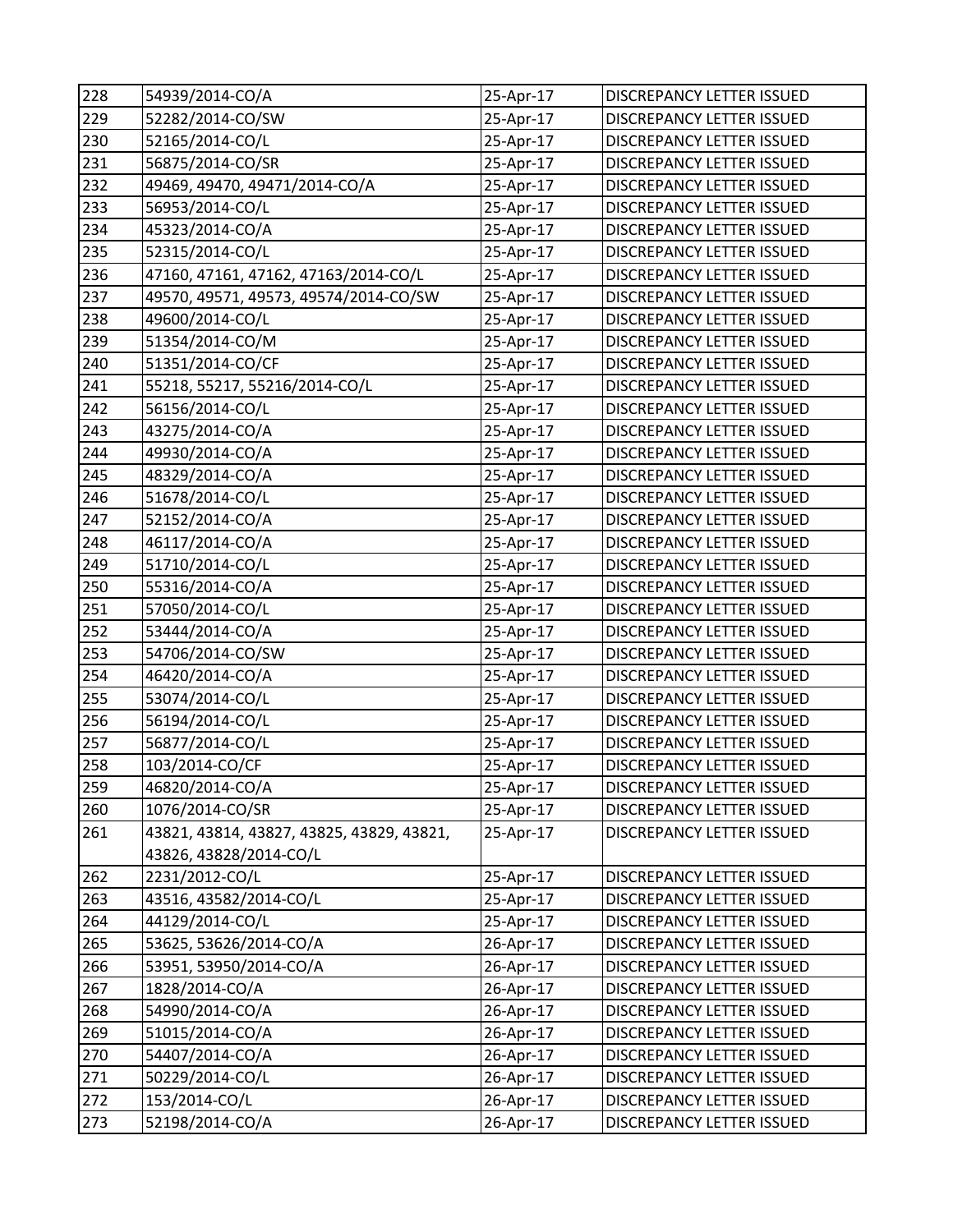| 274 | 48151/2014-CO/L                                        | 26-Apr-17    | DISCREPANCY LETTER ISSUED        |
|-----|--------------------------------------------------------|--------------|----------------------------------|
| 275 | 48160/2014-CO/L                                        | 26-Apr-17    | DISCREPANCY LETTER ISSUED        |
| 276 | 48143, 48147, 48156/2014-CO/L                          | 26-Apr-17    | DISCREPANCY LETTER ISSUED        |
| 277 | 48124, 48129, 48133, 48135, 48117, 48119/201 26-Apr-17 |              | DISCREPANCY LETTER ISSUED        |
| 278 | 52545/2014-CO/A                                        | 26-Apr-17    | DISCREPANCY LETTER ISSUED        |
| 279 | 52225/2014-CO/CF                                       | 26-Apr-17    | DISCREPANCY LETTER ISSUED        |
| 280 | 54614, 54617/2014-CO/A                                 | 26-Apr-17    | <b>DISCREPANCY LETTER ISSUED</b> |
| 281 | 53901/2014-CO/A                                        | 26-Apr-17    | DISCREPANCY LETTER ISSUED        |
| 282 | 53374, 53375, 53376/2014-CO/A                          | 26-Apr-17    | DISCREPANCY LETTER ISSUED        |
| 283 | 50100/2014-CO/A                                        | 26-Apr-17    | DISCREPANCY LETTER ISSUED        |
| 284 | 1315/2014-CO/SR                                        | 26-Apr-17    | DISCREPANCY LETTER ISSUED        |
| 285 | 56891/2014-CO/L                                        | 26-Apr-17    | DISCREPANCY LETTER ISSUED        |
| 286 | 1361/2014-CO/A                                         | 26-Apr-17    | DISCREPANCY LETTER ISSUED        |
| 287 | 51896/2014-CO/A                                        | 26-Apr-17    | DISCREPANCY LETTER ISSUED        |
| 288 | 518961/2014-CO/A                                       | 26-Apr-17    | DISCREPANCY LETTER ISSUED        |
| 289 | 51849/2014-CO/A                                        | 26-Apr-17    | DISCREPANCY LETTER ISSUED        |
| 290 | 54999, 55001, 55000/2014-CO/L                          | 26-Apr-17    | DISCREPANCY LETTER ISSUED        |
| 291 | 53039/2014-CO/L                                        | 26-Apr-17    | DISCREPANCY LETTER ISSUED        |
| 292 | 43639/2014-CO/A                                        | 26-Apr-17    | DISCREPANCY LETTER ISSUED        |
| 293 | 56723/2014-CO/A                                        | 26-Apr-17    | DISCREPANCY LETTER ISSUED        |
| 294 | 6601, 6602/2013-CO/SW                                  | 26-Apr-17    | DISCREPANCY LETTER ISSUED        |
| 295 | 5852/2013-CO/L                                         | 26-Apr-17    | DISCREPANCY LETTER ISSUED        |
| 296 | 49602/2014-CO/L                                        | 26-Apr-17    | DISCREPANCY LETTER ISSUED        |
| 297 | 52191/2014-CO/L                                        | 26-Apr-17    | DISCREPANCY LETTER ISSUED        |
| 298 | 50316/2014-CO/L                                        | 26-Apr-17    | DISCREPANCY LETTER ISSUED        |
| 299 | 49301/2014-CO/L                                        | 26-Apr-17    | DISCREPANCY LETTER ISSUED        |
| 300 | 49715/2014-CO/A                                        | 26-Apr-17    | DISCREPANCY LETTER ISSUED        |
| 301 | 55268, 55269/2014-CO/A                                 | 26-Apr-17    | DISCREPANCY LETTER ISSUED        |
| 302 | 1768/2014-CO/A                                         | 26-Apr-17    | DISCREPANCY LETTER ISSUED        |
| 303 | 50967/2014-CO/L                                        | 26-Apr-17    | DISCREPANCY LETTER ISSUED        |
| 304 | 53494/2014-CO/SR                                       | 26-Apr-17    | <b>DISCREPANCY LETTER ISSUED</b> |
| 305 | 49220/2014-CO/L                                        | $26$ -Apr-17 | <b>DISCREPANCY LETTER ISSUED</b> |
| 306 | 52163/2014-CO/L                                        | 26-Apr-17    | DISCREPANCY LETTER ISSUED        |
| 307 | 45314/2014-CO/A                                        | 26-Apr-17    | DISCREPANCY LETTER ISSUED        |
| 308 | 54387, 54388/2014-CO/A                                 | 26-Apr-17    | DISCREPANCY LETTER ISSUED        |
| 309 | 49634/2014-CO/A                                        | 26-Apr-17    | DISCREPANCY LETTER ISSUED        |
| 310 | 55978/2014-CO/L                                        | 26-Apr-17    | DISCREPANCY LETTER ISSUED        |
| 311 | 55983/2014-CO/L                                        | 26-Apr-17    | DISCREPANCY LETTER ISSUED        |
| 312 | 56690/2014-CO/A                                        | 26-Apr-17    | DISCREPANCY LETTER ISSUED        |
| 313 | 765/2014-CO/L                                          | 26-Apr-17    | DISCREPANCY LETTER ISSUED        |
| 314 | 52284/2014-CO/L                                        | 26-Apr-17    | DISCREPANCY LETTER ISSUED        |
| 315 | 47698/2014-CO/A                                        | 26-Apr-17    | DISCREPANCY LETTER ISSUED        |
| 316 | 1125/2014-CO/L                                         | 26-Apr-17    | DISCREPANCY LETTER ISSUED        |
| 317 | 53870/2014-CO/L                                        | 26-Apr-17    | DISCREPANCY LETTER ISSUED        |
| 318 | 514681/2014-CO/L, 51465, 51464/2014-CO/A               | 26-Apr-17    | DISCREPANCY LETTER ISSUED        |
| 319 | 55361/2014-CO/L                                        | 26-Apr-17    | DISCREPANCY LETTER ISSUED        |
| 320 | 53964/2014-CO/L                                        | 26-Apr-17    | DISCREPANCY LETTER ISSUED        |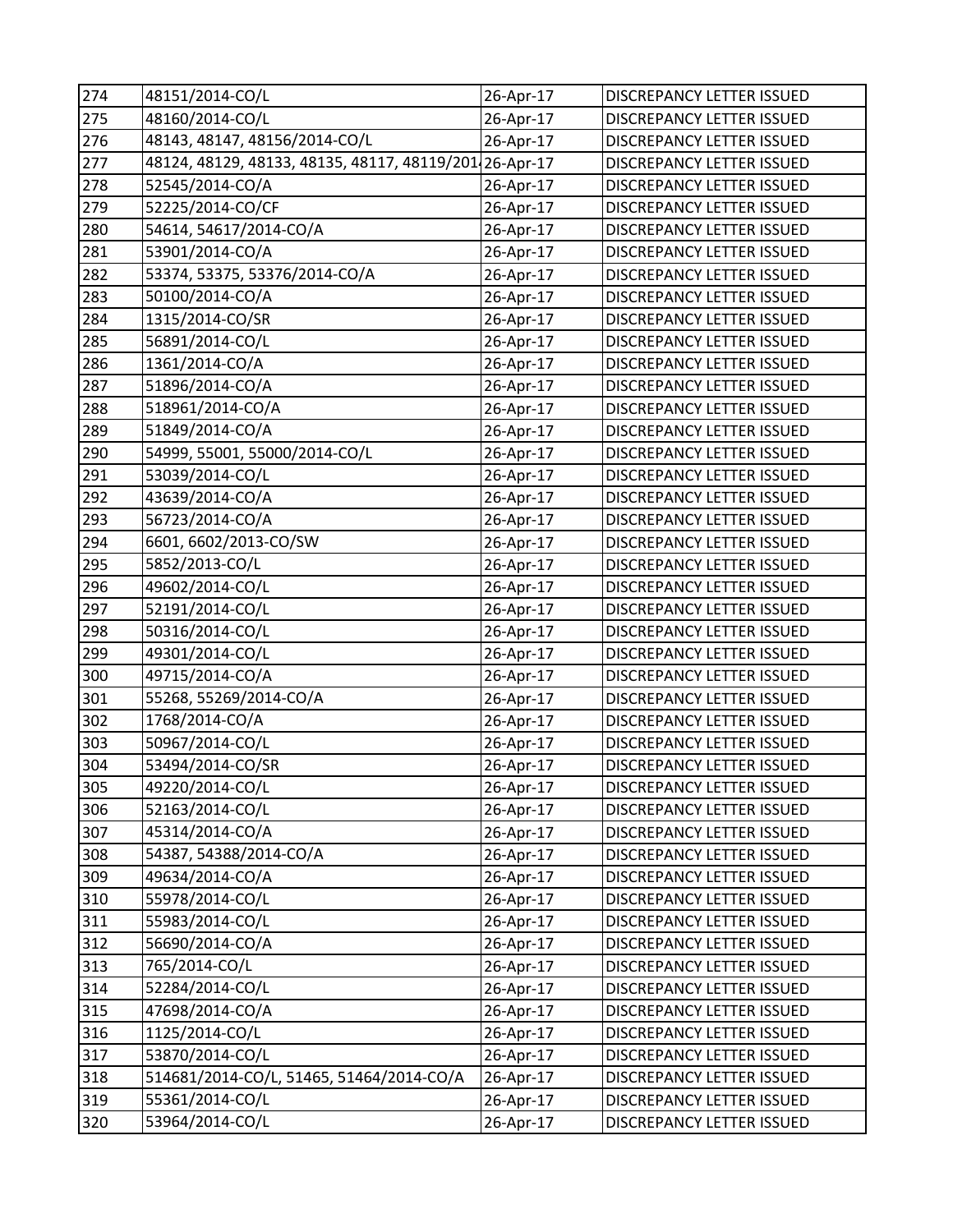| 321 | 54309/2014-CO/L                                    | 25-Apr-17 | <b>DISCREPANCY LETTER ISSUED</b> |
|-----|----------------------------------------------------|-----------|----------------------------------|
| 322 | 49268/2014-CO/L                                    | 25-Apr-17 | DISCREPANCY LETTER ISSUED        |
| 323 | 101/2014-CO/A                                      | 25-Apr-17 | DISCREPANCY LETTER ISSUED        |
| 324 | 49751/2014-CO/A                                    | 25-Apr-17 | DISCREPANCY LETTER ISSUED        |
| 325 | 54453/2014-CO/A                                    | 25-Apr-17 | DISCREPANCY LETTER ISSUED        |
| 326 | 48781/48785/48789/48792/2014-CO/A                  | 25-Apr-17 | DISCREPANCY LETTER ISSUED        |
| 327 | 50503/2014-CO/A                                    | 25-Apr-17 | DISCREPANCY LETTER ISSUED        |
| 328 | 51167/2014-CO/L                                    | 25-Apr-17 | DISCREPANCY LETTER ISSUED        |
| 329 | 912/2014-CO/SW                                     | 25-Apr-17 | DISCREPANCY LETTER ISSUED        |
| 330 | 53755/53756-CO/A                                   | 25-Apr-17 | DISCREPANCY LETTER ISSUED        |
| 331 | 1163/2014/CO-A                                     | 25-Apr-17 | DISCREPANCY LETTER ISSUED        |
| 332 | 571/2014-CO-L                                      | 25-Apr-17 | DISCREPANCY LETTER ISSUED        |
| 333 | 52305/2014-CO/L                                    | 25-Apr-17 | DISCREPANCY LETTER ISSUED        |
| 334 | 53743/2014-CO/A                                    | 25-Apr-17 | DISCREPANCY LETTER ISSUED        |
| 335 | 53741/2014-CO/A                                    | 25-Apr-17 | DISCREPANCY LETTER ISSUED        |
| 336 | 52428/2014-CO/A                                    | 25-Apr-17 | DISCREPANCY LETTER ISSUED        |
| 337 | 47428/47429/2014-CO/L                              | 25-Apr-17 | DISCREPANCY LETTER ISSUED        |
| 338 | 52361 & 52360/2014-CO/SR                           | 25-Apr-17 | DISCREPANCY LETTER ISSUED        |
| 339 | 3419/3385/3413/3422/3420/3426/2012-CO/L            | 25-Apr-17 | DISCREPANCY LETTER ISSUED        |
| 340 | 53632/2014-CO/SW                                   | 25-Apr-17 | DISCREPANCY LETTER ISSUED        |
| 341 | 53687/2014-CO/SW                                   | 25-Apr-17 | DISCREPANCY LETTER ISSUED        |
| 342 | 56172/2014-CO/A                                    | 25-Apr-17 | DISCREPANCY LETTER ISSUED        |
| 343 | 56174/2014-CO/L                                    | 25-Apr-17 | DISCREPANCY LETTER ISSUED        |
| 344 | 56163/2014-CO/A                                    | 25-Apr-17 | DISCREPANCY LETTER ISSUED        |
| 345 | 56157/2014-CO/A                                    | 25-Apr-17 | DISCREPANCY LETTER ISSUED        |
| 346 | 54207/2014-CO/A                                    | 25-Apr-17 | DISCREPANCY LETTER ISSUED        |
| 347 | 51788/51790/51800/51803/51804/51805/518            | 25-Apr-17 | DISCREPANCY LETTER ISSUED        |
|     | 06/51809/2014-CO/L                                 |           |                                  |
| 348 | 52685/52684/52683/2014-CO/A                        | 25-Apr-17 | DISCREPANCY LETTER ISSUED        |
| 349 | 54482/2014-CO/A                                    | 25-Apr-17 | DISCREPANCY LETTER ISSUED        |
| 350 | 227/228/229/230/231/232/233/234/235/236/ 25-Apr-17 |           | DISCREPANCY LETTER ISSUED        |
|     | 2014-CO/L                                          |           |                                  |
| 351 | 591/2014-CO/L                                      | 25-Apr-17 | DISCREPANCY LETTER ISSUED        |
| 352 | 1/2014-CO/A                                        | 25-Apr-17 | DISCREPANCY LETTER ISSUED        |
| 353 | 55882/2014-CO/L                                    | 25-Apr-17 | DISCREPANCY LETTER ISSUED        |
| 354 | 53166/2014-CO/L                                    | 25-Apr-17 | DISCREPANCY LETTER ISSUED        |
| 355 | 47857/2014-CO/M                                    | 25-Apr-17 | DISCREPANCY LETTER ISSUED        |
| 356 | 43511/2014-CO/L                                    | 25-Apr-17 | DISCREPANCY LETTER ISSUED        |
| 357 | 43250/2014-CO/A                                    | 25-Apr-17 | DISCREPANCY LETTER ISSUED        |
| 358 | 43248/2014-CO/A                                    | 25-Apr-17 | DISCREPANCY LETTER ISSUED        |
| 359 | 43839/2014-CO/A                                    | 25-Apr-17 | DISCREPANCY LETTER ISSUED        |
| 360 | 49383/2014-CO/SR                                   | 25-Apr-17 | DISCREPANCY LETTER ISSUED        |
| 361 | 46034/2014-CO/A                                    | 25-Apr-17 | DISCREPANCY LETTER ISSUED        |
| 362 | 50101/2014-CO/L                                    | 25-Apr-17 | DISCREPANCY LETTER ISSUED        |
| 363 | 52952/2014-CO/A                                    | 25-Apr-17 | DISCREPANCY LETTER ISSUED        |
| 364 | 53874/2014-CO/A                                    | 25-Apr-17 | DISCREPANCY LETTER ISSUED        |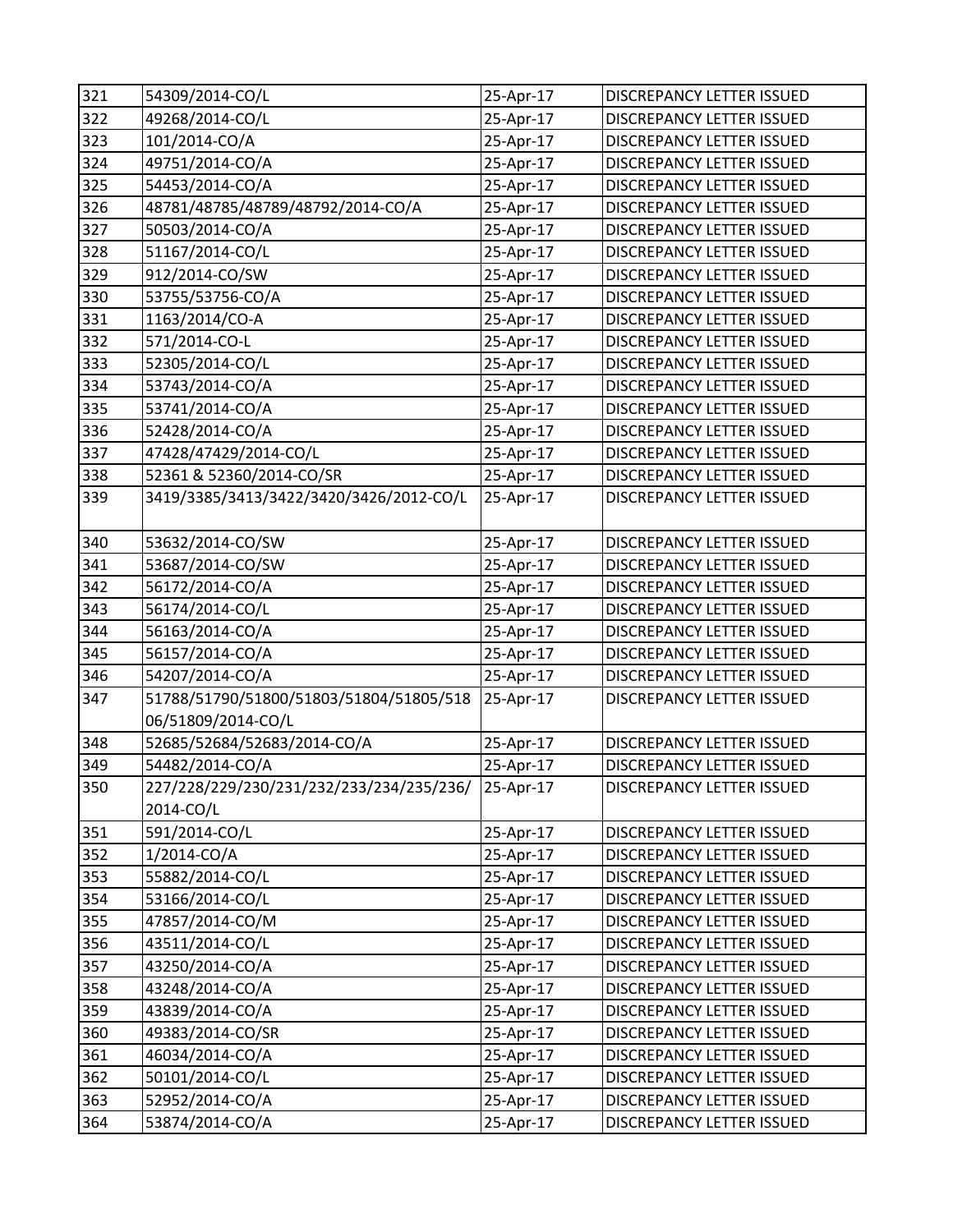| 365 | 50133 & 50134/2014-CO/A                 | 25-Apr-17  | DISCREPANCY LETTER ISSUED        |
|-----|-----------------------------------------|------------|----------------------------------|
| 366 | 48670 & 48677/2014-CO/A                 | 25-Apr-17  | DISCREPANCY LETTER ISSUED        |
| 367 | 50258/2017-CO/SW                        | 25-Apr-17  | DISCREPANCY LETTER ISSUED        |
| 368 | 52785/2014-CO/A                         | 25-Apr-17  | DISCREPANCY LETTER ISSUED        |
| 369 | 49442/2014-CO/A                         | 25-Apr-17  | DISCREPANCY LETTER ISSUED        |
| 370 | 49285 & 49286/2014-CO/SR                | 25-Apr-17  | DISCREPANCY LETTER ISSUED        |
| 371 | 4734/2014-CO/A                          | 25-Apr-17  | DISCREPANCY LETTER ISSUED        |
| 372 | 2414/2014-CO/SR                         | 25-Apr-17  | DISCREPANCY LETTER ISSUED        |
| 373 | 2381/2012-CO/A                          | 25-Apr-17  | DISCREPANCY LETTER ISSUED        |
| 374 | 52738/2014-CO/A                         | 25-Apr-17  | <b>DISCREPANCY LETTER ISSUED</b> |
| 375 | 1289 - 1301/2012-CO/SR                  | 25-Apr-17  | DISCREPANCY LETTER ISSUED        |
| 376 | 55048/2014-CO/M                         | 25-Apr-17  | DISCREPANCY LETTER ISSUED        |
| 377 | 56805/2014-CO/L                         | 25-Apr-17  | DISCREPANCY LETTER ISSUED        |
| 378 | 57029/2014/CO/L                         | 25-Apr-17  | DISCREPANCY LETTER ISSUED        |
| 379 | 56209/2014-CO/A                         | 25-Apr-17  | DISCREPANCY LETTER ISSUED        |
| 380 | 53786/2014-CO/A                         | $1-May-17$ | DISCREPANCY LETTER ISSUED        |
| 381 | 49079/2014-CO/L                         | 25-Apr-17  | DISCREPANCY LETTER ISSUED        |
| 382 | 45001/2014-CO/L                         | 25-Apr-17  | DISCREPANCY LETTER ISSUED        |
| 383 | 43697, 43695/2014-CO/L                  | 25-Apr-17  | DISCREPANCY LETTER ISSUED        |
| 384 | 48028/2014-CO/A                         | 25-Apr-17  | DISCREPANCY LETTER ISSUED        |
| 385 | 45224/2014-CO/A                         | 25-Apr-17  | DISCREPANCY LETTER ISSUED        |
| 386 | 52452/2014-CO/L                         | 25-Apr-17  | DISCREPANCY LETTER ISSUED        |
| 387 | 55819/2014-CO/L                         | 25-Apr-17  | DISCREPANCY LETTER ISSUED        |
| 388 | 52221/2014-CO/L                         | 25-Apr-17  | DISCREPANCY LETTER ISSUED        |
| 389 | 12195/2011/CO/L                         | 25-Apr-17  | DISCREPANCY LETTER ISSUED        |
| 390 | 42873/2014-CO/L                         | 25-Apr-17  | DISCREPANCY LETTER ISSUED        |
| 391 | 55850/2014-CO/A                         | 25-Apr-17  | DISCREPANCY LETTER ISSUED        |
| 392 | 519/2014-CO/A                           | 25-Apr-17  | DISCREPANCY LETTER ISSUED        |
| 393 | 45033/45042/2014-CO/A                   | 25-Apr-17  | DISCREPANCY LETTER ISSUED        |
| 394 | 47426/2014-CO/L                         | 25-Apr-17  | DISCREPANCY LETTER ISSUED        |
| 395 | 48004/2014-CO/A                         | 25-Apr-17  | DISCREPANCY LETTER ISSUED        |
| 396 | 47173/47174/2014-CO/A                   | 25-Apr-17  | DISCREPANCY LETTER ISSUED        |
| 397 | 48037/2014-CO/SW                        | 25-Apr-17  | DISCREPANCY LETTER ISSUED        |
| 398 | 50687/2014-CO/L                         | 25-Apr-17  | DISCREPANCY LETTER ISSUED        |
| 399 | 52479/2014-CO/SW                        | 25-Apr-17  | DISCREPANCY LETTER ISSUED        |
| 400 | 52444/2014-CO/A                         | 25-Apr-17  | DISCREPANCY LETTER ISSUED        |
| 401 | 52774/2014-CO/L                         | 25-Apr-17  | <b>DISCREPANCY LETTER ISSUED</b> |
| 402 | 42788/2014-CO/A                         | 25-Apr-17  | DISCREPANCY LETTER ISSUED        |
| 403 | 53196/53335/53223/53333/53229/53218/201 | 25-Apr-17  | DISCREPANCY LETTER ISSUED        |
|     | 4-CO/M                                  |            |                                  |
| 404 | 49603/2014-CO/A                         | 25-Apr-17  | DISCREPANCY LETTER ISSUED        |
| 405 | 43849/43852/43854/2014-CO/L             | 25-Apr-17  | DISCREPANCY LETTER ISSUED        |
| 406 | 50126/50124/50125/2014-CO/L             | 25-Apr-17  | DISCREPANCY LETTER ISSUED        |
| 407 | 45317/2014-CO/A                         | 25-Apr-17  | DISCREPANCY LETTER ISSUED        |
| 408 | 52665/2014-CO/A                         | 25-Apr-17  | DISCREPANCY LETTER ISSUED        |
| 409 | 52594/2014-CO/L                         | 25-Apr-17  | DISCREPANCY LETTER ISSUED        |
| 410 | 52559/2014-CO/L                         | 25-Apr-17  | DISCREPANCY LETTER ISSUED        |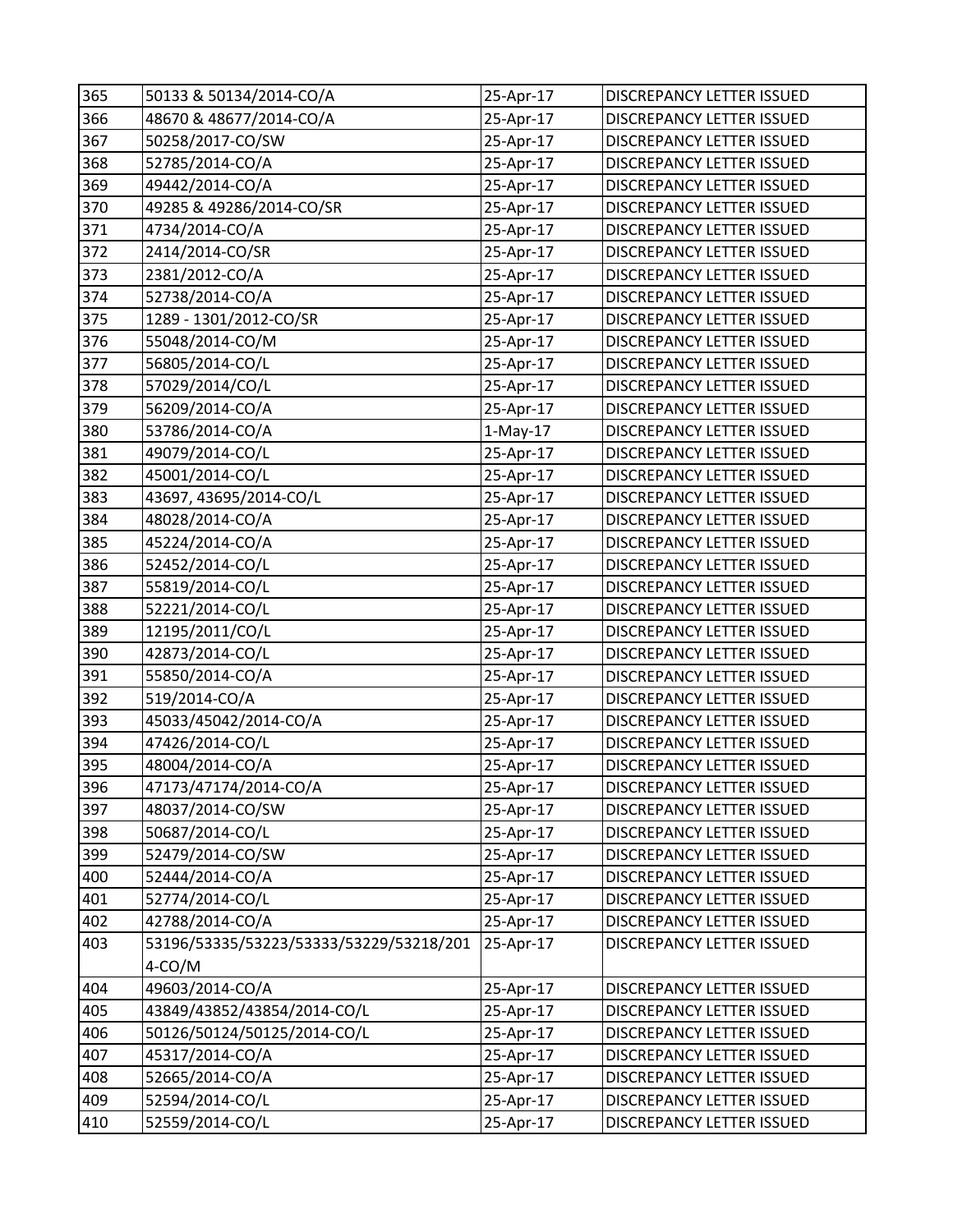| 411 | 45877/45880/45874/45882/45869/2014-      | 25-Apr-17 | DISCREPANCY LETTER ISSUED        |
|-----|------------------------------------------|-----------|----------------------------------|
|     | CO/CF                                    |           |                                  |
| 412 | 52657/2014-CO/A                          | 25-Apr-17 | DISCREPANCY LETTER ISSUED        |
| 413 | 1049/2012-CO/SR                          | 25-Apr-17 | DISCREPANCY LETTER ISSUED        |
| 414 | 43347/2014-CO/SR                         | 25-Apr-17 | DISCREPANCY LETTER ISSUED        |
| 415 | 50260 & 50261/2014-CO/SR                 | 25-Apr-17 | <b>DISCREPANCY LETTER ISSUED</b> |
| 416 | 49520/2014-CO/A                          | 25-Apr-17 | DISCREPANCY LETTER ISSUED        |
| 417 | 49315/2014-CO/A                          | 25-Apr-17 | DISCREPANCY LETTER ISSUED        |
| 418 | 346/2014-CO/A                            | 25-Apr-17 | DISCREPANCY LETTER ISSUED        |
| 419 | 53612/53605/53607/53611/2014-CO/M        | 25-Apr-17 | DISCREPANCY LETTER ISSUED        |
| 420 | 53040/2014-CO/L                          | 25-Apr-17 | DISCREPANCY LETTER ISSUED        |
| 421 | 54694/2014-CO/A                          | 25-Apr-17 | DISCREPANCY LETTER ISSUED        |
| 422 | 50344/2014-CO/SR                         | 25-Apr-17 | DISCREPANCY LETTER ISSUED        |
| 423 | 52286/52288/52289/2014-CO/L              | 25-Apr-17 | <b>DISCREPANCY LETTER ISSUED</b> |
| 424 | 49101/2014/CO/A                          | 25-Apr-17 | DISCREPANCY LETTER ISSUED        |
| 425 | 54043/2014-CO/L                          | 25-Apr-17 | DISCREPANCY LETTER ISSUED        |
| 426 | 52019/2014-CO/L                          | 25-Apr-17 | <b>DISCREPANCY LETTER ISSUED</b> |
| 427 | 752/2014-CO/A                            | 26-Apr-17 | DISCREPANCY LETTER ISSUED        |
| 428 | 663/2014-CO/L                            | 26-Apr-17 | DISCREPANCY LETTER ISSUED        |
| 429 | 49618/2014-CO/L                          | 26-Apr-17 | DISCREPANCY LETTER ISSUED        |
| 430 | 44561/44665/44666/44667/2014-CO/SR       | 26-Apr-17 | DISCREPANCY LETTER ISSUED        |
| 431 | 52573/52574/52576/52577/52579/52580/525  | 26-Apr-17 | DISCREPANCY LETTER ISSUED        |
|     | 81/52582/52583/52584/52585/52586/52587/5 |           |                                  |
|     | 2588/52589/52590/2014-CO/SW              |           |                                  |
| 432 | 45509/2014-CO/A                          | 26-Apr-17 | DISCREPANCY LETTER ISSUED        |
| 433 | 1516/2014-CO/L                           | 26-Apr-17 | <b>DISCREPANCY LETTER ISSUED</b> |
| 434 | 45511/2014-CO/L                          | 26-Apr-17 | DISCREPANCY LETTER ISSUED        |
| 435 | 44769/2014-CO/A                          | 26-Apr-17 | DISCREPANCY LETTER ISSUED        |
| 436 | 43253 & 45256/2014-CO/A                  | 26-Apr-17 | DISCREPANCY LETTER ISSUED        |
| 437 | 43624/2014-CO/A                          | 26-Apr-17 | DISCREPANCY LETTER ISSUED        |
| 438 | 43615/2014-CO/CF                         | 26-Apr-17 | DISCREPANCY LETTER ISSUED        |
| 439 | 174/2014-CO/L                            | 26-Apr-17 | DISCREPANCY LETTER ISSUED        |
| 440 | 49889/49892/49890/2014-CO/A              | 26-Apr-17 | DISCREPANCY LETTER ISSUED        |
| 441 | 46861/2014-CO/L                          | 26-Apr-17 | DISCREPANCY LETTER ISSUED        |
| 442 | 47181/2014-CO/L                          | 26-Apr-17 | DISCREPANCY LETTER ISSUED        |
| 443 | 54050/2014-CO/A                          | 26-Apr-17 | DISCREPANCY LETTER ISSUED        |
| 444 | 47176/2014-CO/A                          | 26-Apr-17 | DISCREPANCY LETTER ISSUED        |
| 445 | 1409/2014-CO/A                           | 26-Apr-17 | DISCREPANCY LETTER ISSUED        |
| 446 | 43408/2014-CO/SR                         | 26-Apr-17 | DISCREPANCY LETTER ISSUED        |
| 447 | 44487/2014-CO/A                          | 26-Apr-17 | DISCREPANCY LETTER ISSUED        |
| 448 | 56440/2014-CO/L                          | 26-Apr-17 | DISCREPANCY LETTER ISSUED        |
| 449 | 45846/45845/2014-CO/SR                   | 26-Apr-17 | DISCREPANCY LETTER ISSUED        |
| 450 | 810/2014-CO/A                            | 26-Apr-17 | DISCREPANCY LETTER ISSUED        |
| 451 | 567/2014-CO/A                            | 26-Apr-17 | DISCREPANCY LETTER ISSUED        |
| 452 | 55561/2014-CO/L                          | 26-Apr-17 | DISCREPANCY LETTER ISSUED        |
| 453 | 44183/2014-CO/A                          | 26-Apr-17 | DISCREPANCY LETTER ISSUED        |
| 454 | 714/2014-CO/SW                           | 26-Apr-17 | DISCREPANCY LETTER ISSUED        |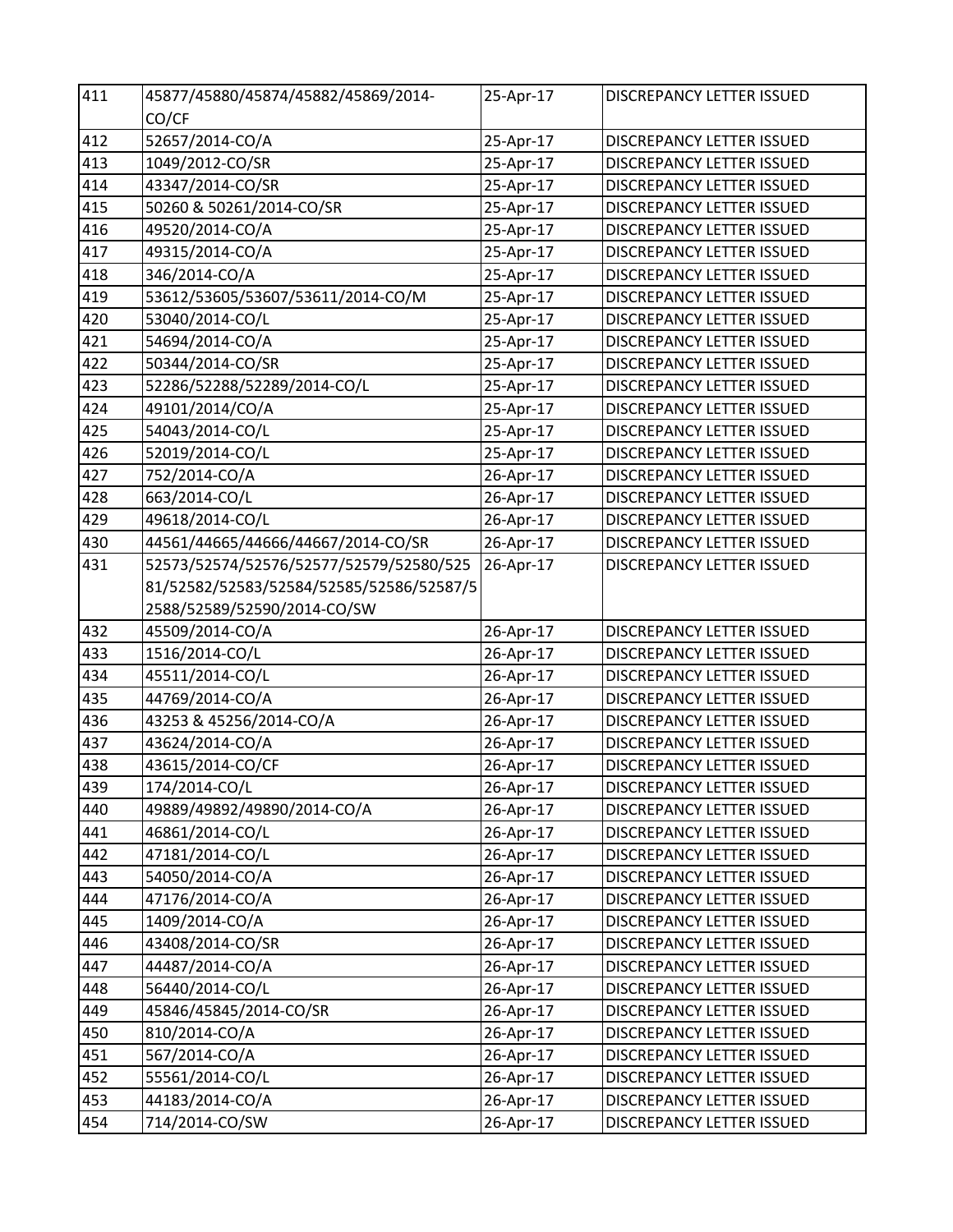| 455 | 57007/2014-CO/SW                        | 26-Apr-17 | <b>DISCREPANCY LETTER ISSUED</b> |
|-----|-----------------------------------------|-----------|----------------------------------|
| 456 | 53445/2014-CO/A                         | 26-Apr-17 | DISCREPANCY LETTER ISSUED        |
| 457 | 55552/2014-CO/L                         | 26-Apr-17 | DISCREPANCY LETTER ISSUED        |
| 458 | 55346/2014-CO/L                         | 26-Apr-17 | DISCREPANCY LETTER ISSUED        |
| 459 | 55996/55999/2014-CO/A                   | 26-Apr-17 | DISCREPANCY LETTER ISSUED        |
| 460 | 56765/2014-CO/A                         | 26-Apr-17 | DISCREPANCY LETTER ISSUED        |
| 461 | 56463/2014-CO/L                         | 26-Apr-17 | DISCREPANCY LETTER ISSUED        |
| 462 | 49804/2014-CO/A                         | 26-Apr-17 | DISCREPANCY LETTER ISSUED        |
| 463 | 54856/2014-CO/A                         | 26-Apr-17 | DISCREPANCY LETTER ISSUED        |
| 464 | 49973/2014-CO/L                         | 26-Apr-17 | <b>DISCREPANCY LETTER ISSUED</b> |
| 465 | 50007/2014-CO/L                         | 26-Apr-17 | DISCREPANCY LETTER ISSUED        |
| 466 | 49084/2014-CO/A                         | 26-Apr-17 | DISCREPANCY LETTER ISSUED        |
| 467 | 52136/2014-CO/A                         | 26-Apr-17 | DISCREPANCY LETTER ISSUED        |
| 468 | 43500/43498/43497/43495/43494/43492/201 | 26-Apr-17 | DISCREPANCY LETTER ISSUED        |
|     | $4-CO/A$                                |           |                                  |
| 469 | 47932 & 47928/2014-CO/A                 | 26-Apr-17 | DISCREPANCY LETTER ISSUED        |
| 470 | 214/2014-CO/L                           | 26-Apr-17 | DISCREPANCY LETTER ISSUED        |
| 471 | 55543/55546/55542/2014-CO/A             | 26-Apr-17 | DISCREPANCY LETTER ISSUED        |
| 472 | 562/2014-CO/A                           | 26-Apr-17 | DISCREPANCY LETTER ISSUED        |
| 473 | 565/2014-CO/A                           | 26-Apr-17 | DISCREPANCY LETTER ISSUED        |
| 474 | 561/2014-CO/A                           | 26-Apr-17 | DISCREPANCY LETTER ISSUED        |
| 475 | 559/2014-CO/A                           | 26-Apr-17 | DISCREPANCY LETTER ISSUED        |
| 476 | 148 - 152/2014-CO/L                     | 26-Apr-17 | DISCREPANCY LETTER ISSUED        |
| 477 | 51866/2014-CO/A                         | 26-Apr-17 | DISCREPANCY LETTER ISSUED        |
| 478 | 46714/2014-CO/A                         | 26-Apr-17 | DISCREPANCY LETTER ISSUED        |
| 479 | 45943/201-CO/SW                         | 26-Apr-17 | DISCREPANCY LETTER ISSUED        |
| 480 | 53032/2014-CO/L                         | 26-Apr-17 | DISCREPANCY LETTER ISSUED        |
| 481 | 53507/53508/2014-CO/A                   | 26-Apr-17 | DISCREPANCY LETTER ISSUED        |
| 482 | 51426/2014-CO/A                         | 26-Apr-17 | DISCREPANCY LETTER ISSUED        |
| 483 | 51926/2014-CO/A                         | 26-Apr-17 | DISCREPANCY LETTER ISSUED        |
| 484 | 51692/51693/2014-CO/A                   | 26-Apr-17 | DISCREPANCY LETTER ISSUED        |
| 485 | 51695/2014-CO/CF                        | 26-Apr-17 | DISCREPANCY LETTER ISSUED        |
| 486 | 53873/2014-CO/CF                        | 26-Apr-17 | DISCREPANCY LETTER ISSUED        |
| 487 | 458225/45783/45822/45665/45814/45817/45 | 26-Apr-17 | DISCREPANCY LETTER ISSUED        |
|     | 824/2014-CO/SR                          |           |                                  |
| 488 | 54909/54910/2014-CO/L                   | 26-Apr-17 | DISCREPANCY LETTER ISSUED        |
| 489 | 52419/2014-CO/SW                        | 26-Apr-17 | DISCREPANCY LETTER ISSUED        |
| 490 | 52414/2014-CO/A                         | 26-Apr-17 | <b>DISCREPANCY LETTER ISSUED</b> |
| 491 | 52378/2014-CO/A                         | 26-Apr-17 | DISCREPANCY LETTER ISSUED        |
| 492 | 401/2014-CO/L                           | 26-Apr-17 | DISCREPANCY LETTER ISSUED        |
| 493 | 54344/2014-CO/A                         | 26-Apr-17 | DISCREPANCY LETTER ISSUED        |
| 494 | 51882/2014-CO/A                         | 26-Apr-17 | DISCREPANCY LETTER ISSUED        |
| 495 | 399/2014-CO/A                           | 26-Apr-17 | DISCREPANCY LETTER ISSUED        |
| 496 | 51883/2014-CO/A                         | 26-Apr-17 | DISCREPANCY LETTER ISSUED        |
| 497 | 51862/2014-CO/L                         | 26-Apr-17 | DISCREPANCY LETTER ISSUED        |
| 498 | 56385/2014-CO/L                         | 26-Apr-17 | DISCREPANCY LETTER ISSUED        |
| 499 | 44641/2014-CO/L                         | 26-Apr-17 | DISCREPANCY LETTER ISSUED        |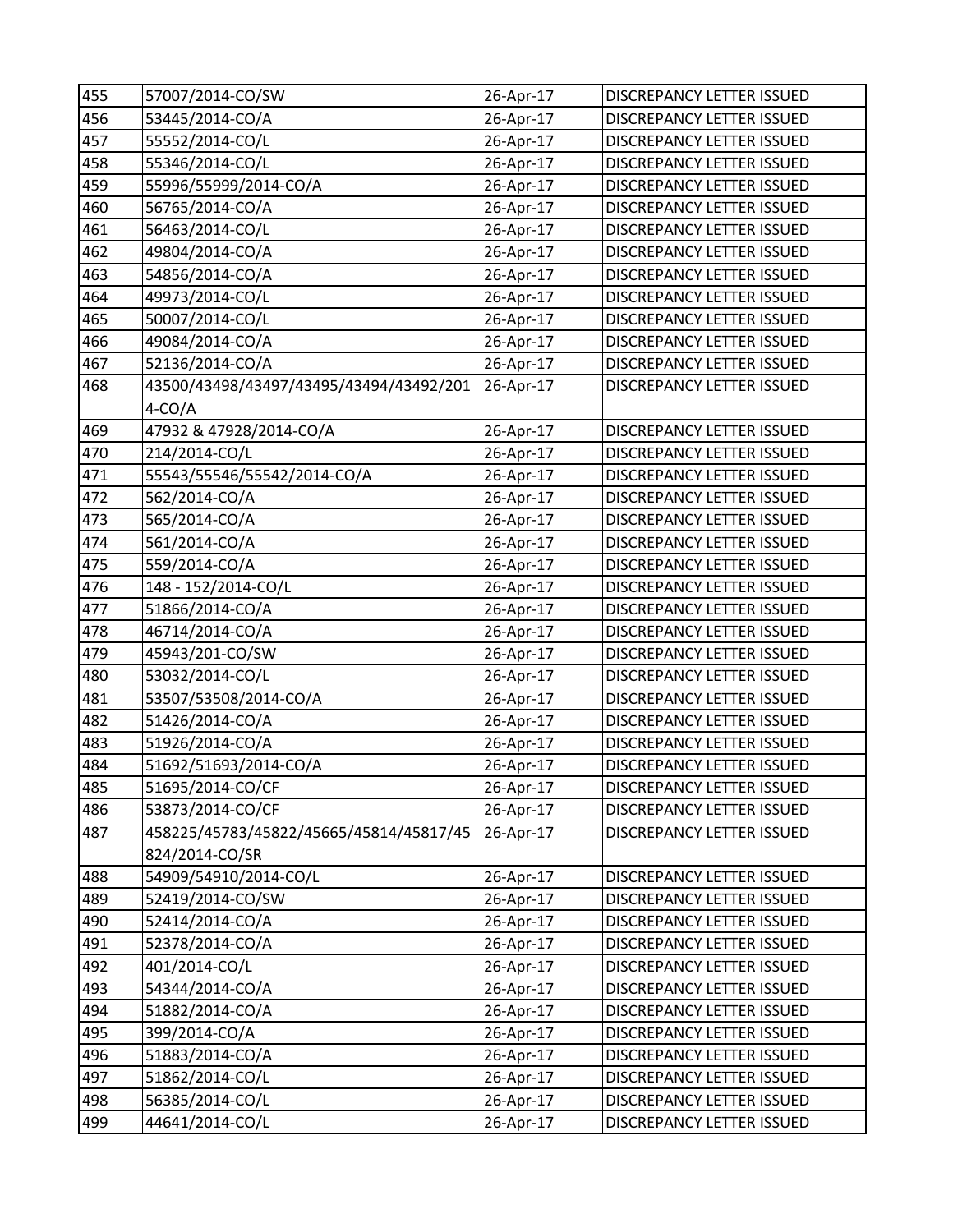| 500 | 52316/2014-CO/L                         | 26-Apr-17 | DISCREPANCY LETTER ISSUED        |
|-----|-----------------------------------------|-----------|----------------------------------|
| 501 | 428/2014-CO/L                           | 26-Apr-17 | DISCREPANCY LETTER ISSUED        |
| 502 | 52708/2014-CO/L                         | 26-Apr-17 | DISCREPANCY LETTER ISSUED        |
| 503 | 52710/52709/2014-CO/L                   | 26-Apr-17 | DISCREPANCY LETTER ISSUED        |
| 504 | 453/2014-CO/A                           | 26-Apr-17 | DISCREPANCY LETTER ISSUED        |
| 505 | 53359/53360/2014-CO/A                   | 26-Apr-17 | DISCREPANCY LETTER ISSUED        |
| 506 | 52308/2014-CO/A                         | 26-Apr-17 | DISCREPANCY LETTER ISSUED        |
| 507 | 56560/2014-CO/A                         | 26-Apr-17 | DISCREPANCY LETTER ISSUED        |
| 508 | 49794/2014-CO/SR                        | 26-Apr-17 | DISCREPANCY LETTER ISSUED        |
| 509 | 50838/2014-CO/M                         | 26-Apr-17 | <b>DISCREPANCY LETTER ISSUED</b> |
| 510 | 52472/2014-CO/L                         | 26-Apr-17 | DISCREPANCY LETTER ISSUED        |
| 511 | 51637/51638/2014-CO/L                   | 26-Apr-17 | DISCREPANCY LETTER ISSUED        |
| 512 | 52958/2014-CO/L                         | 26-Apr-17 | DISCREPANCY LETTER ISSUED        |
| 513 | 50632/2014-CO/CF                        | 26-Apr-17 | DISCREPANCY LETTER ISSUED        |
| 514 | 51360/2014-CO/A                         | 26-Apr-17 | DISCREPANCY LETTER ISSUED        |
| 515 | 51604/2014-CO/A                         | 26-Apr-17 | DISCREPANCY LETTER ISSUED        |
| 516 | 51355/51356/2014-CO/A                   | 26-Apr-17 | DISCREPANCY LETTER ISSUED        |
| 517 | 51639/2014-CO/L                         | 26-Apr-17 | DISCREPANCY LETTER ISSUED        |
| 518 | 51575/2014-CO/A                         | 26-Apr-17 | DISCREPANCY LETTER ISSUED        |
| 519 | 51101/2014-CO/L                         | 26-Apr-17 | DISCREPANCY LETTER ISSUED        |
| 520 | 51658/2014-CO/L                         | 26-Apr-17 | DISCREPANCY LETTER ISSUED        |
| 521 | 51656/2014-CO/A                         | 26-Apr-17 | DISCREPANCY LETTER ISSUED        |
| 522 | 49543/49546/2014-CO/A                   | 26-Apr-17 | DISCREPANCY LETTER ISSUED        |
| 523 | 49692/2014-CO/SW                        | 26-Apr-17 | DISCREPANCY LETTER ISSUED        |
| 524 | 50569/50570/50571/50572/50575/50576/201 | 26-Apr-17 | DISCREPANCY LETTER ISSUED        |
|     | 4-CO/SW                                 |           |                                  |
| 525 | 43571/2014-CO/CF                        | 26-Apr-17 | DISCREPANCY LETTER ISSUED        |
| 526 | 54651/2014-CO/M                         | 26-Apr-17 | DISCREPANCY LETTER ISSUED        |
| 527 | 49141/49142/49143/49144/49145/2014-     | 26-Apr-17 | DISCREPANCY LETTER ISSUED        |
|     | CO/SW                                   |           |                                  |
| 528 | 46131/2014-CO/L                         | 26-Apr-17 | DISCREPANCY LETTER ISSUED        |
| 529 | 52995/2014-CO/A                         | 26-Apr-17 | <b>DISCREPANCY LETTER ISSUED</b> |
| 530 | 52528/2014-CO/L                         | 26-Apr-17 | DISCREPANCY LETTER ISSUED        |
| 531 | 43979/2014-CO/L                         | 26-Apr-17 | DISCREPANCY LETTER ISSUED        |
| 532 | 50653/2014-CO/SR                        | 26-Apr-17 | <b>DISCREPANCY LETTER ISSUED</b> |
| 533 | 56320/2014-CO/A                         | 26-Apr-17 | DISCREPANCY LETTER ISSUED        |
| 534 | 47881/47883/47887/47885/47889/47890/478 | 26-Apr-17 | DISCREPANCY LETTER ISSUED        |
|     | 94/2014-CO/L                            |           |                                  |
| 535 | 52564/2014-CO/A                         | 26-Apr-17 | DISCREPANCY LETTER ISSUED        |
| 536 | 53895/2014-CO/L                         | 26-Apr-17 | <b>DISCREPANCY LETTER ISSUED</b> |
| 537 | 53955/2014-CO/SW                        | 26-Apr-17 | DISCREPANCY LETTER ISSUED        |
| 538 | 54331/2014-CO/L                         | 26-Apr-17 | DISCREPANCY LETTER ISSUED        |
| 539 | 1037/2014-CO/SW                         | 26-Apr-17 | DISCREPANCY LETTER ISSUED        |
| 540 | 48292/2014-CO/A                         | 26-Apr-17 | DISCREPANCY LETTER ISSUED        |
| 541 | 43747/2014-CO/L                         | 26-Apr-17 | DISCREPANCY LETTER ISSUED        |
| 542 | 51591/2014-CO/L                         | 26-Apr-17 | DISCREPANCY LETTER ISSUED        |
| 543 | 51660/2014-CO/L                         | 26-Apr-17 | DISCREPANCY LETTER ISSUED        |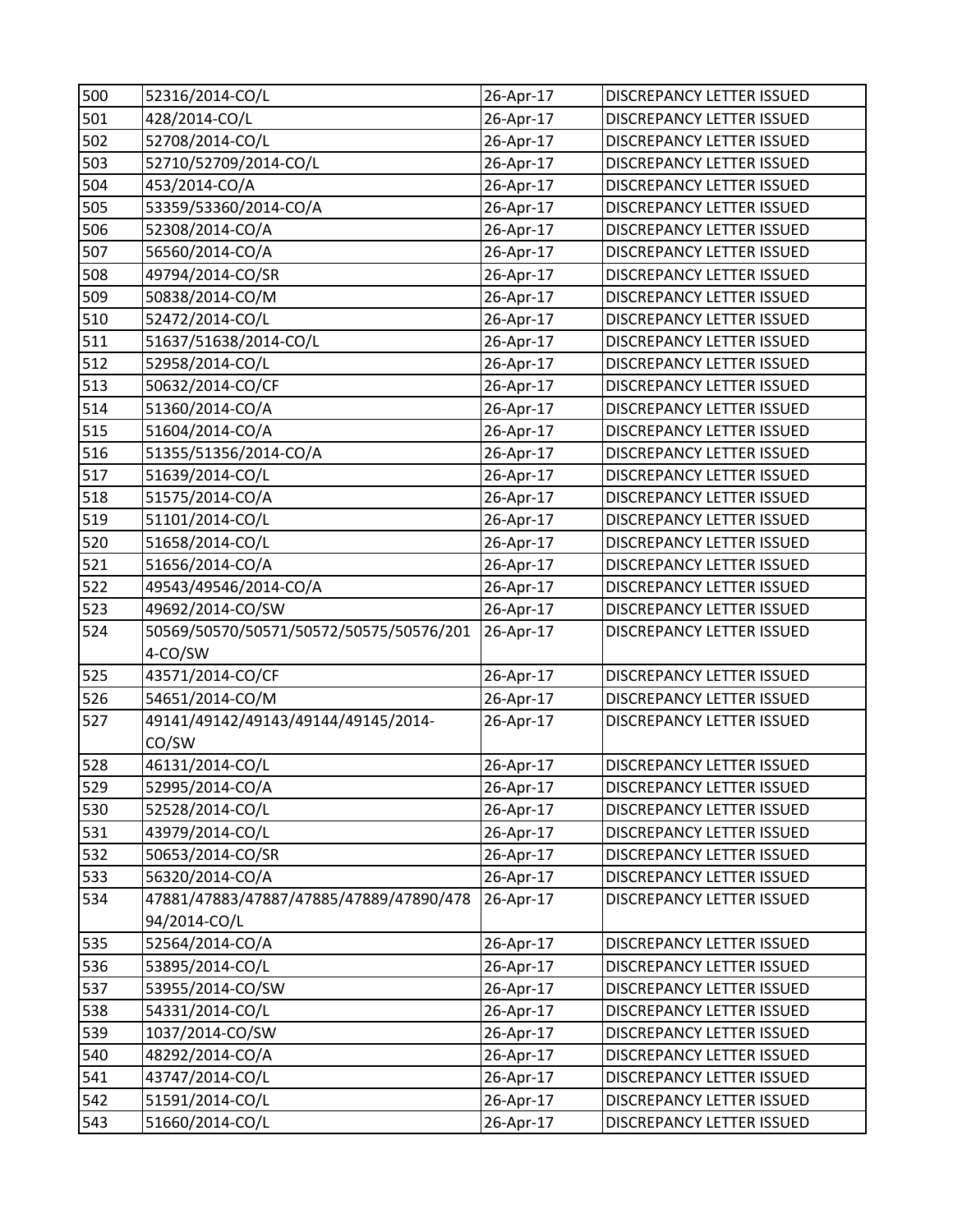| 544 | 46479/2014-CO/L              | 26-Apr-17              | DISCREPANCY LETTER ISSUED        |
|-----|------------------------------|------------------------|----------------------------------|
| 545 | 49653/2014-CO/SW             | 26-Apr-17              | DISCREPANCY LETTER ISSUED        |
| 546 | 49548/2014-CO/L              | 26-Apr-17              | DISCREPANCY LETTER ISSUED        |
| 547 | 46877/2014-CO/SW             | 26-Apr-17              | DISCREPANCY LETTER ISSUED        |
| 548 | 45103/2014-CO/L              | 26-Apr-17              | DISCREPANCY LETTER ISSUED        |
| 549 | 46575/2014-CO/SW             | 26-Apr-17              | DISCREPANCY LETTER ISSUED        |
| 550 | 49752/2014-CO/L              | 26-Apr-17              | DISCREPANCY LETTER ISSUED        |
| 551 | 49849/2014-CO/M              | 27-Apr-17              | DISCREPANCY LETTER ISSUED        |
| 552 | 54581/2014-CO/A              | 27-Apr-17              | DISCREPANCY LETTER ISSUED        |
| 553 | 54965/2014-CO/A              | 27-Apr-17              | DISCREPANCY LETTER ISSUED        |
| 554 | 54788/2014-CO/A              | 27-Apr-17              | DISCREPANCY LETTER ISSUED        |
| 555 | 54975/2014-CO/L              | 27-Apr-17              | DISCREPANCY LETTER ISSUED        |
| 556 | 47304/2014-CO/A              | 27-Apr-17              | DISCREPANCY LETTER ISSUED        |
| 557 | 42949/2014-CO/A              | 27-Apr-17              | DISCREPANCY LETTER ISSUED        |
| 558 | 52543/2014-CO/L              | 27-Apr-17              | DISCREPANCY LETTER ISSUED        |
| 559 | 53231,50453,53200/2014-CO/A  | 27-Apr-17              | DISCREPANCY LETTER ISSUED        |
| 560 | 572/2014-CO/L                | 27-Apr-17              | DISCREPANCY LETTER ISSUED        |
| 561 | 49254,49258,49259/2014-CO/SW | 27-Apr-17              | DISCREPANCY LETTER ISSUED        |
| 562 | 54791/2014-CO/A              | 27-Apr-17              | DISCREPANCY LETTER ISSUED        |
| 563 | 54834/2014-CO/CF             | 27-Apr-17              | DISCREPANCY LETTER ISSUED        |
| 564 | 50105/2014-CO/L              | 27-Apr-17              | DISCREPANCY LETTER ISSUED        |
| 565 | 57030/2014-CO/A              | 27-Apr-17              | DISCREPANCY LETTER ISSUED        |
| 566 | 54568/2014-CO/A              | 27-Apr-17              | DISCREPANCY LETTER ISSUED        |
| 567 | 1815/2014-CO/A               | 27-Apr-17              | DISCREPANCY LETTER ISSUED        |
| 568 | 55834/2014-CO/A              | 27-Apr-17              | DISCREPANCY LETTER ISSUED        |
| 569 | 51134/2014-CO/A              | 27-Apr-17              | DISCREPANCY LETTER ISSUED        |
| 570 | 51141/2014-CO/A              | 27-Apr-17              | DISCREPANCY LETTER ISSUED        |
| 571 | 53855/2014-CO/A              | 27-Apr-17              | DISCREPANCY LETTER ISSUED        |
| 572 | 54628/2014-CO/A              | 27-Apr-17              | DISCREPANCY LETTER ISSUED        |
| 573 | 54529/2014-CO/L              | 27-Apr-17              | DISCREPANCY LETTER ISSUED        |
| 574 | 49017/2014-CO/L              | 27-Apr-17              | <b>DISCREPANCY LETTER ISSUED</b> |
| 575 | 44425/2014-CO/SR             | $\frac{1}{2}$ 7-Apr-17 | DISCREPANCY LETTER ISSUED        |
| 576 | 55089/2014-CO/A              | 27-Apr-17              | DISCREPANCY LETTER ISSUED        |
| 577 | 50648/2014-CO/A              | 27-Apr-17              | DISCREPANCY LETTER ISSUED        |
| 578 | 50236/2014-CO/A              | 27-Apr-17              | DISCREPANCY LETTER ISSUED        |
| 579 | 54085/2014-CO/A              | 27-Apr-17              | DISCREPANCY LETTER ISSUED        |
| 580 | 56278/2014-CO/A              | 27-Apr-17              | DISCREPANCY LETTER ISSUED        |
| 581 | 56279/2014-CO/L              | 27-Apr-17              | DISCREPANCY LETTER ISSUED        |
| 582 | 50846/2014-CO/SW             | 27-Apr-17              | DISCREPANCY LETTER ISSUED        |
| 583 | 46849 & 46848/2014-CO/A      | 27-Apr-17              | DISCREPANCY LETTER ISSUED        |
| 584 | 54342/2014-CO/L              | 27-Apr-17              | DISCREPANCY LETTER ISSUED        |
| 585 | 55383, 55384/2014-CO/L       | 27-Apr-17              | DISCREPANCY LETTER ISSUED        |
| 586 | 49926/2014-CO/A              | 27-Apr-17              | DISCREPANCY LETTER ISSUED        |
| 587 | 49919/2014-CO/A              | 27-Apr-17              | DISCREPANCY LETTER ISSUED        |
| 588 | 49887,49878,49879/2014-CO/A  | 27-Apr-17              | DISCREPANCY LETTER ISSUED        |
| 589 | 49928/2014-CO/A              | 27-Apr-17              | DISCREPANCY LETTER ISSUED        |
| 590 | 46892/2014-CO/L              | 27-Apr-17              | DISCREPANCY LETTER ISSUED        |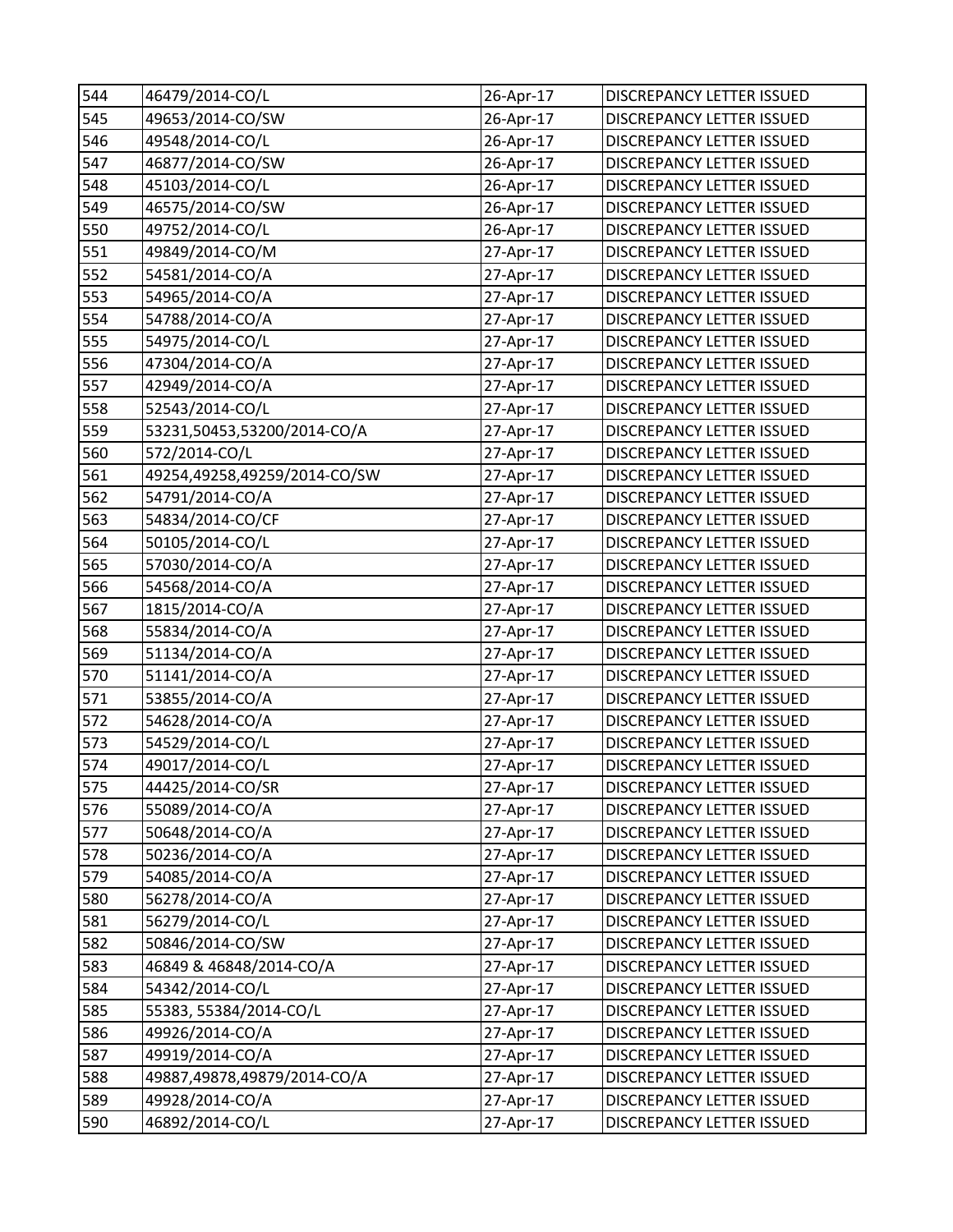| 591 | 49825/2014-CO/A                          | 27-Apr-17    | DISCREPANCY LETTER ISSUED        |
|-----|------------------------------------------|--------------|----------------------------------|
| 592 | 49789/2014-CO/L                          | 27-Apr-17    | DISCREPANCY LETTER ISSUED        |
| 593 | 46514/2014-CO/L                          | 27-Apr-17    | DISCREPANCY LETTER ISSUED        |
| 594 | 45636/45637/45639/2014-CO/SR             | 27-Apr-17    | DISCREPANCY LETTER ISSUED        |
| 595 | 48742/2014-CO/L                          | 27-Apr-17    | DISCREPANCY LETTER ISSUED        |
| 596 | 54769/2014-CO/A                          | 27-Apr-17    | DISCREPANCY LETTER ISSUED        |
| 597 | 49140/2014-CO/A                          | 27-Apr-17    | DISCREPANCY LETTER ISSUED        |
| 598 | 55808//2014-CO/A                         | 27-Apr-17    | <b>DISCREPANCY LETTER ISSUED</b> |
| 599 | 51675/2014-CO/L                          | 27-Apr-17    | DISCREPANCY LETTER ISSUED        |
| 600 | 53627/2014-CO/A                          | 27-Apr-17    | DISCREPANCY LETTER ISSUED        |
| 601 | 51147/2014-CO/L                          | 27-Apr-17    | DISCREPANCY LETTER ISSUED        |
| 602 | 56637/2014-CO/L                          | 27-Apr-17    | DISCREPANCY LETTER ISSUED        |
| 603 | 49207/2014-CO/A                          | 27-Apr-17    | DISCREPANCY LETTER ISSUED        |
| 604 | 54158/2014-CO/L                          | 27-Apr-17    | DISCREPANCY LETTER ISSUED        |
| 605 | 54308/2014-CO/SW                         | 27-Apr-17    | DISCREPANCY LETTER ISSUED        |
| 606 | 54303/54305/2014-CO/SW                   | 27-Apr-17    | DISCREPANCY LETTER ISSUED        |
| 607 | 4312/2016-CO/L                           | 27-Apr-17    | DISCREPANCY LETTER ISSUED        |
| 608 | 52133/2014-CO/M                          | 27-Apr-17    | DISCREPANCY LETTER ISSUED        |
| 609 | 52611/2014-CO/L                          | 27-Apr-17    | DISCREPANCY LETTER ISSUED        |
| 610 | 53455/2014-CO/M                          | 27-Apr-17    | DISCREPANCY LETTER ISSUED        |
| 611 | 51840/2014-CO/L                          | 27-Apr-17    | DISCREPANCY LETTER ISSUED        |
| 612 | 56695/2014-CO/L                          | 27-Apr-17    | DISCREPANCY LETTER ISSUED        |
| 613 | 55083/2014-CO/SW                         | 27-Apr-17    | DISCREPANCY LETTER ISSUED        |
| 614 | 48274/2014-CO/M                          | 27-Apr-17    | DISCREPANCY LETTER ISSUED        |
| 615 | 54537/2014-CO/A                          | 27-Apr-17    | DISCREPANCY LETTER ISSUED        |
| 616 | 52194/2014-CO/L                          | 27-Apr-17    | DISCREPANCY LETTER ISSUED        |
| 617 | 54532/2014-CO/SW                         | 27-Apr-17    | DISCREPANCY LETTER ISSUED        |
| 618 | 50509/2014-CO/A                          | 27-Apr-17    | DISCREPANCY LETTER ISSUED        |
| 619 | 43797 - 43798/2014-CO/SR                 | 27-Apr-17    | DISCREPANCY LETTER ISSUED        |
| 620 | 45938/2014-CO/A                          | 27-Apr-17    | DISCREPANCY LETTER ISSUED        |
| 621 | 701 - 702/2014-CO/CF                     | 27-Apr-17    | DISCREPANCY LETTER ISSUED        |
| 622 | 42784/2014-CO/A                          | $27$ -Apr-17 | <b>DISCREPANCY LETTER ISSUED</b> |
| 623 | 49241/2014-CO/SW                         | 27-Apr-17    | DISCREPANCY LETTER ISSUED        |
| 624 | 50701/2014-CO/L                          | 27-Apr-17    | DISCREPANCY LETTER ISSUED        |
| 625 | 50/2014-CO/L                             | 27-Apr-17    | DISCREPANCY LETTER ISSUED        |
| 626 | 57099/57098/57095/57043/57042/57040/570  | 27-Apr-17    | DISCREPANCY LETTER ISSUED        |
|     | 35/57031/57022/57045/57058/57059/57047/5 |              |                                  |
|     | 7046/2014-CO/A                           |              |                                  |
| 627 | 50676/50677/50678/2014-CO/L              | 27-Apr-17    | DISCREPANCY LETTER ISSUED        |
| 628 | 4069/2013-CO/A                           | 27-Apr-17    | DISCREPANCY LETTER ISSUED        |
| 629 | 4068/2013-CO/A                           | 27-Apr-17    | DISCREPANCY LETTER ISSUED        |
| 630 | 2630/2013-CO/SR                          | 27-Apr-17    | DISCREPANCY LETTER ISSUED        |
| 631 | 2743/2013-CO/L                           | 27-Apr-17    | DISCREPANCY LETTER ISSUED        |
| 632 | 46623/2014-CO/CF                         | 27-Apr-17    | DISCREPANCY LETTER ISSUED        |
| 633 | 4067/2014-CO/A                           | 27-Apr-17    | DISCREPANCY LETTER ISSUED        |
| 634 | 56643/2014-CO/A                          | 27-Apr-17    | DISCREPANCY LETTER ISSUED        |
| 635 | 45453/2014-CO/A                          | 27-Apr-17    | DISCREPANCY LETTER ISSUED        |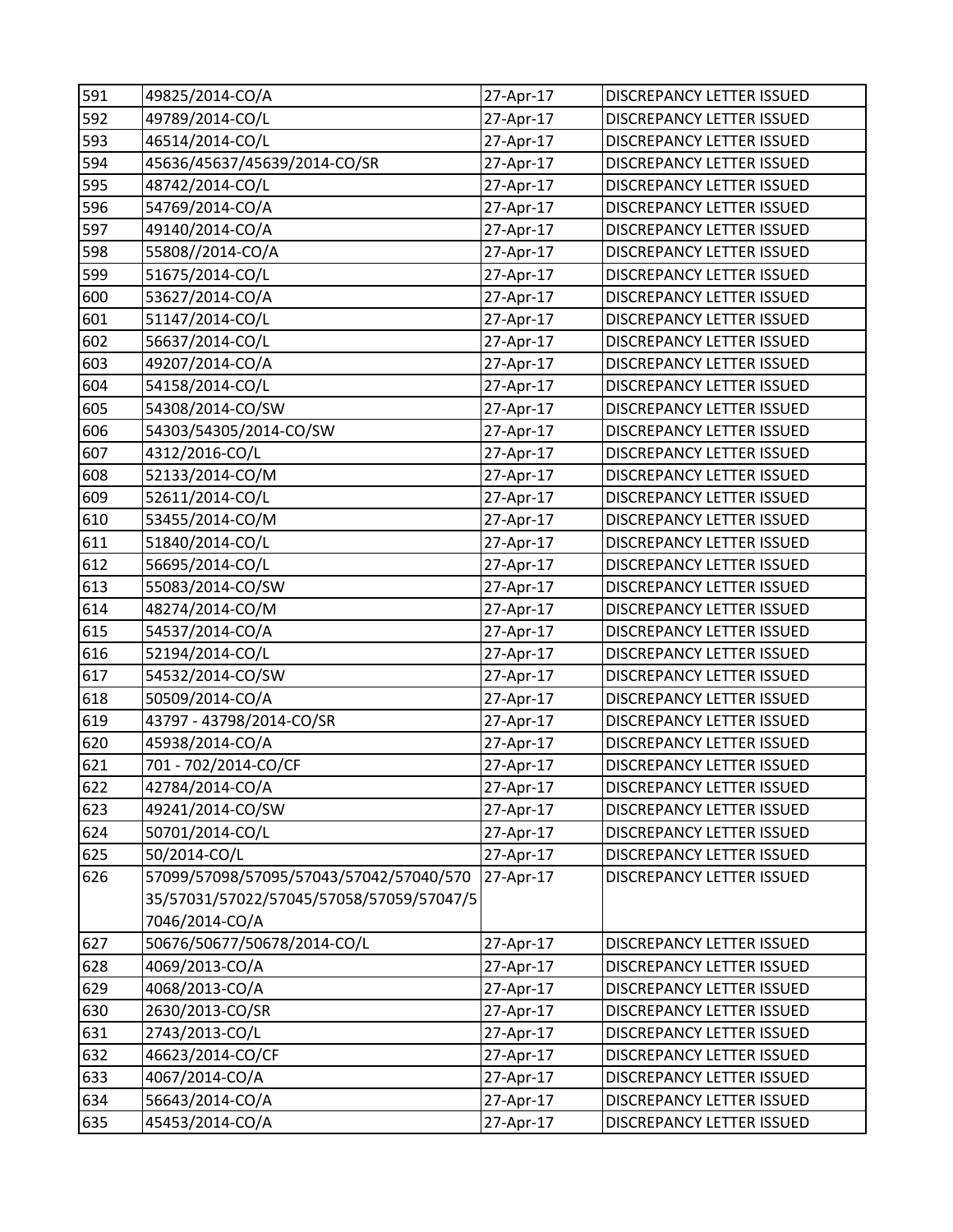| 636 | 1582/2012-CO/L                            | 27-Apr-17  | DISCREPANCY LETTER ISSUED |
|-----|-------------------------------------------|------------|---------------------------|
| 637 | 43111/2014-CO/L                           | 27-Apr-17  | DISCREPANCY LETTER ISSUED |
| 638 | 43199/2014-CO/A                           | 27-Apr-17  | DISCREPANCY LETTER ISSUED |
| 639 | 54334/2014-CO/A                           | 27-Apr-17  | DISCREPANCY LETTER ISSUED |
| 640 | 55857/2014-CO/A                           | 27-Apr-17  | DISCREPANCY LETTER ISSUED |
| 641 | 52000, 52007, 52009/2014-CO/A             | 27-Apr-17  | DISCREPANCY LETTER ISSUED |
| 642 | 54787/54789/54790/2014-CO/A               | 27-Apr-17  | DISCREPANCY LETTER ISSUED |
| 643 | 52025/2014-CO/A                           | 27-Apr-17  | DISCREPANCY LETTER ISSUED |
| 644 | 53924/2014-CO/SW                          | 27-Apr-17  | DISCREPANCY LETTER ISSUED |
| 645 | 51340/2014-CO/SW                          | 27-Apr-17  | DISCREPANCY LETTER ISSUED |
| 646 | 49038/2014-CO/SW                          | 27-Apr-17  | DISCREPANCY LETTER ISSUED |
| 647 | 50059/2014-CO/L                           | 27-Apr-17  | DISCREPANCY LETTER ISSUED |
| 648 | 46037/2014-CO/L                           | 27-Apr-17  | DISCREPANCY LETTER ISSUED |
| 649 | 49037/2014-CO/SW                          | 27-Apr-17  | DISCREPANCY LETTER ISSUED |
| 650 | 54794/2014-CO/A                           | 27-Apr-17  | DISCREPANCY LETTER ISSUED |
| 651 | 52097/2014-CO/M                           | 27-Apr-17  | DISCREPANCY LETTER ISSUED |
| 652 | 56246/2014-CO/L                           | 27-Apr-17  | DISCREPANCY LETTER ISSUED |
| 653 | 54681 & 54682/2014-CO/A                   | 27-Apr-17  | DISCREPANCY LETTER ISSUED |
| 654 | 51310 & 51313/2014-CO/A                   | 27-Apr-17  | DISCREPANCY LETTER ISSUED |
| 655 | 42759/2014-CO/L                           | 27-Apr-17  | DISCREPANCY LETTER ISSUED |
| 656 | 43099/2014-CO/M                           | 27-Apr-17  | DISCREPANCY LETTER ISSUED |
| 657 | 54223/2014-CO/A                           | 27-Apr-17  | DISCREPANCY LETTER ISSUED |
| 658 | 44691/2014-CO/L                           | 27-Apr-17  | DISCREPANCY LETTER ISSUED |
| 659 | 1079 & 1081/2014-CO/SR                    | 27-Apr-17  | DISCREPANCY LETTER ISSUED |
| 660 | 1038 & 1039/2014-CO/A                     | 27-Apr-17  | DISCREPANCY LETTER ISSUED |
| 661 | 43283/2014-CO/A                           | 27-Apr-17  | DISCREPANCY LETTER ISSUED |
| 662 | 56942/2014-CO/SW                          | 27-Apr-17  | DISCREPANCY LETTER ISSUED |
| 663 | 50860/2014-CO/A                           | 27-Apr-17  | DISCREPANCY LETTER ISSUED |
| 664 | 56441-56449,56452,56453,56455-56461/2014- | 27-Apr-17  | DISCREPANCY LETTER ISSUED |
|     | CO/L                                      |            |                           |
| 665 | 52099/2014-CO/L                           | 27-Apr-17  | DISCREPANCY LETTER ISSUED |
| 666 | 55872/2014-CO/L                           | 27-Apr-17  | DISCREPANCY LETTER ISSUED |
| 667 | 52567/2014-CO/A                           | $1-May-17$ | DISCREPANCY LETTER ISSUED |
| 668 | 49862,49863/2014-CO/A                     | 1/5.       | DISCREPANCY LETTER ISSUED |
| 669 | 42938/42943/42939/42944/42948/2014-CO/A   | $1-May-17$ | DISCREPANCY LETTER ISSUED |
| 670 | 55742/55743/55744/55745/2014-CO/A         | 27-Apr-17  | DISCREPANCY LETTER ISSUED |
| 671 | 446/447/2014-CO/L                         | 27-Apr-17  | DISCREPANCY LETTER ISSUED |
| 672 | 55700/55701/2014-CO/CF                    | 27-Apr-17  | DISCREPANCY LETTER ISSUED |
| 673 | 475/2014-CO/CF                            | 27-Apr-17  | DISCREPANCY LETTER ISSUED |
| 674 | 473/474/2014-CO/CF                        | 27-Apr-17  | DISCREPANCY LETTER ISSUED |
| 675 | 43694/2014-CO/A                           | 27-Apr-17  | DISCREPANCY LETTER ISSUED |
| 676 | 53028/2014-CO/L                           | 27-Apr-17  | DISCREPANCY LETTER ISSUED |
| 677 | 5331/2015-CO/A                            | $1-May-17$ | DISCREPANCY LETTER ISSUED |
| 678 | 4325/2012-CO/A, 19807/2012-CO/A           | 27-Apr-17  | DISCREPANCY LETTER ISSUED |
| 679 | 52823/2014-CO/L                           | 27-Apr-17  | DISCREPANCY LETTER ISSUED |
| 680 | 51675/2014-CO/L                           | 27-Apr-17  | DISCREPANCY LETTER ISSUED |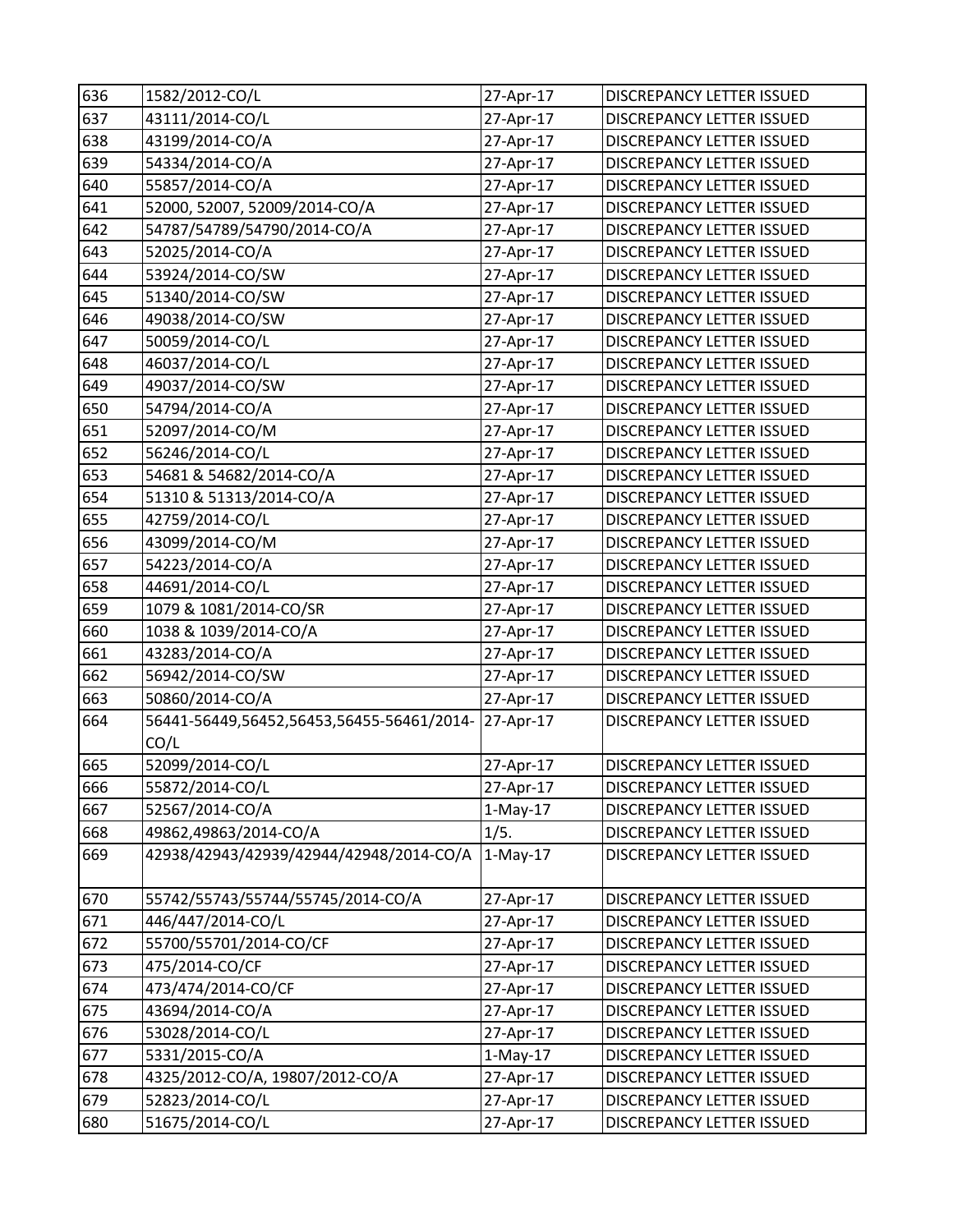| 681 | 54710/2014-CO/A                  | 27-Apr-17 | DISCREPANCY LETTER ISSUED        |
|-----|----------------------------------|-----------|----------------------------------|
| 682 | 50122/2014-CO/A                  | 27-Apr-17 | DISCREPANCY LETTER ISSUED        |
| 683 | 49242/2014-CO/A                  | 27-Apr-17 | DISCREPANCY LETTER ISSUED        |
| 684 | 50950/2014-CO/A                  | 27-Apr-17 | DISCREPANCY LETTER ISSUED        |
| 685 | 8623,8625,8626/2015-CO/L         | 27-Apr-17 | DISCREPANCY LETTER ISSUED        |
| 686 | 331/2016-CO/A                    | 27-Apr-17 | DISCREPANCY LETTER ISSUED        |
| 687 | 54248/54249/2014-CO/A            | 27-Apr-17 | DISCREPANCY LETTER ISSUED        |
| 688 | 50477/2014-CO/SW                 | 27-Apr-17 | DISCREPANCY LETTER ISSUED        |
| 689 | 44513/2014-CO/SW                 | 27-Apr-17 | DISCREPANCY LETTER ISSUED        |
| 690 | 50481/2014-CO/L                  | 27-Apr-17 | DISCREPANCY LETTER ISSUED        |
| 691 | 51014/2014-CO/L                  | 27-Apr-17 | DISCREPANCY LETTER ISSUED        |
| 692 | 53681/2014-CO/SW                 | 27-Apr-17 | DISCREPANCY LETTER ISSUED        |
| 693 | 51502/2014-CO/SR                 | 27-Apr-17 | DISCREPANCY LETTER ISSUED        |
| 694 | 53738/2014-CO/A                  | 27-Apr-17 | DISCREPANCY LETTER ISSUED        |
| 695 | 43458/2014-CO/A                  | 27-Apr-17 | DISCREPANCY LETTER ISSUED        |
| 696 | 55333/55334/2014-CO/A            | 27-Apr-17 | DISCREPANCY LETTER ISSUED        |
| 697 | 49812/2014-CO/A                  | 27-Apr-17 | DISCREPANCY LETTER ISSUED        |
| 698 | 54826/2014-CO/A                  | 27-Apr-17 | DISCREPANCY LETTER ISSUED        |
| 699 | 47809/2014-CO/A                  | 27-Apr-17 | DISCREPANCY LETTER ISSUED        |
| 700 | 49809/2014-CO/A                  | 27-Apr-17 | DISCREPANCY LETTER ISSUED        |
| 701 | 43727/2014-CO/A                  | 27-Apr-17 | DISCREPANCY LETTER ISSUED        |
| 702 | 43525/43524/2014-CO/A            | 27-Apr-17 | DISCREPANCY LETTER ISSUED        |
| 703 | 50478/2014-CO/L                  | 27-Apr-17 | DISCREPANCY LETTER ISSUED        |
| 704 | 43401/2014-CO/L                  | 27-Apr-17 | DISCREPANCY LETTER ISSUED        |
| 705 | 43633/2014-CO/A                  | 27-Apr-17 | DISCREPANCY LETTER ISSUED        |
| 706 | 46521/2014-CO/A                  | 27-Apr-17 | DISCREPANCY LETTER ISSUED        |
| 707 | 48291/2014-CO/A                  | 27-Apr-17 | DISCREPANCY LETTER ISSUED        |
| 708 | 50237/2014-CO/A`                 | 27-Apr-17 | DISCREPANCY LETTER ISSUED        |
| 709 | 56961/2014-CO/L                  | 28-Apr-17 | DISCREPANCY LETTER ISSUED        |
| 710 | 49419/2014-CO/L                  | 28-Apr-17 | DISCREPANCY LETTER ISSUED        |
| 711 | 43225/2014-CO/A                  | 28-Apr-17 | <b>DISCREPANCY LETTER ISSUED</b> |
| 712 | 50323/50319/50320/2014-CO/SR     | 28-Apr-17 | DISCREPANCY LETTER ISSUED        |
| 713 | 52487 & 52488/2014-CO/A          | 28-Apr-17 | DISCREPANCY LETTER ISSUED        |
| 714 | 2482/2013-CO/A                   | 28-Apr-17 | DISCREPANCY LETTER ISSUED        |
| 715 | 2042/2013-CO/A                   | 28-Apr-17 | DISCREPANCY LETTER ISSUED        |
| 716 | 53399/2014-CO/L                  | 28-Apr-17 | DISCREPANCY LETTER ISSUED        |
| 717 | 2415/2013-CO/A                   | 28-Apr-17 | DISCREPANCY LETTER ISSUED        |
| 718 | 1492/2013-CO/A                   | 28-Apr-17 | DISCREPANCY LETTER ISSUED        |
| 719 | 44567/44572/44568/2014-CO/A      | 28-Apr-17 | DISCREPANCY LETTER ISSUED        |
| 720 | 56394/2014-CO/A                  | 28-Apr-17 | DISCREPANCY LETTER ISSUED        |
| 721 | 44445/43666/43653/2014-CO/A      | 28-Apr-17 | DISCREPANCY LETTER ISSUED        |
| 722 | 56204/2014-CO/A                  | 28-Apr-17 | DISCREPANCY LETTER ISSUED        |
| 723 | 54446/2014-CO/L                  | 28-Apr-17 | DISCREPANCY LETTER ISSUED        |
| 724 | 588/2014-CO/L, 586/587/2014-CO/A | 28-Apr-17 | DISCREPANCY LETTER ISSUED        |
| 725 | 43133 & 43132/2014-CO/L          | 28-Apr-17 | DISCREPANCY LETTER ISSUED        |
| 726 | 50049/2014-CO/A                  | 28-Apr-17 | DISCREPANCY LETTER ISSUED        |
| 727 | 49545/2014-CO/SR                 | 28-Apr-17 | DISCREPANCY LETTER ISSUED        |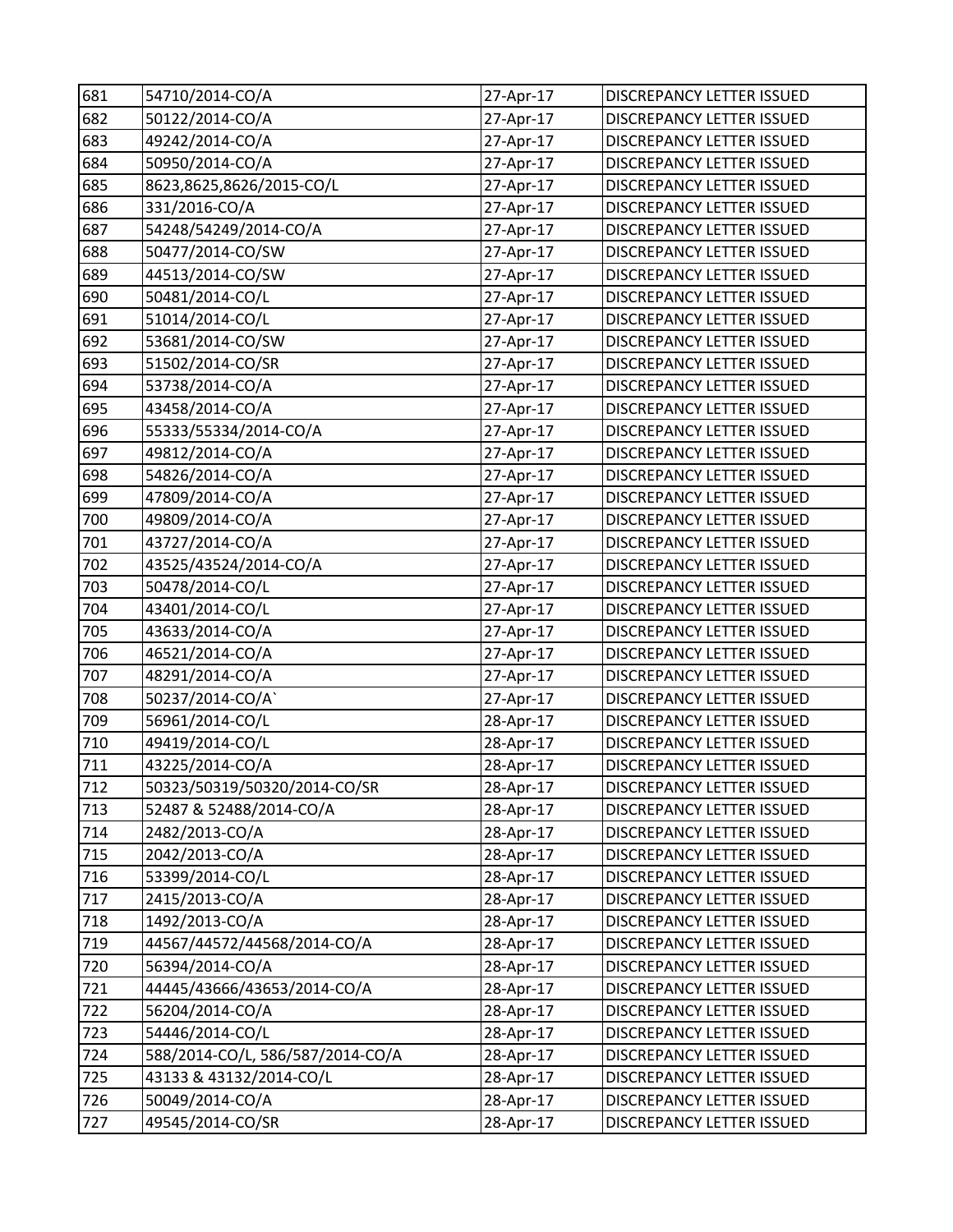| 728 | 1114 & 1115/2014-CO/L       | 28-Apr-17 | DISCREPANCY LETTER ISSUED |
|-----|-----------------------------|-----------|---------------------------|
| 729 | 55886/2014-CO/A             | 28-Apr-17 | DISCREPANCY LETTER ISSUED |
| 730 | 55756/2014-CO/A             | 28-Apr-17 | DISCREPANCY LETTER ISSUED |
| 731 | 48326/2014-CO/A             | 28-Apr-17 | DISCREPANCY LETTER ISSUED |
| 732 | 43515/2014-CO/A             | 28-Apr-17 | DISCREPANCY LETTER ISSUED |
| 733 | 55691 & 55349/2014-CO/L     | 28-Apr-17 | DISCREPANCY LETTER ISSUED |
| 734 | 50951/2014-CO/CF            | 28-Apr-17 | DISCREPANCY LETTER ISSUED |
| 735 | 49271/49272/49273/2014-CO/A | 28-Apr-17 | DISCREPANCY LETTER ISSUED |
| 736 | 44226/2014-CO/L             | 28-Apr-17 | DISCREPANCY LETTER ISSUED |
| 737 | 45513/2014-CO/A             | 28-Apr-17 | DISCREPANCY LETTER ISSUED |
| 738 | 44450/2014-CO/A             | 28-Apr-17 | DISCREPANCY LETTER ISSUED |
| 739 | 56686/2014-CO/L             | 28-Apr-17 | DISCREPANCY LETTER ISSUED |
| 740 | 49605/2014-CO/A             | 28-Apr-17 | DISCREPANCY LETTER ISSUED |
| 741 | 625-634/2014-CO/SR          | 28-Apr-17 | DISCREPANCY LETTER ISSUED |
| 742 | 53329/2014-CO/A             | 28-Apr-17 | DISCREPANCY LETTER ISSUED |
| 743 | 48815/2014-CO/A             | 28-Apr-17 | DISCREPANCY LETTER ISSUED |
| 744 | 54318/2014-CO/L             | 28-Apr-17 | DISCREPANCY LETTER ISSUED |
| 745 | 49388/49387/2014-CO/L       | 28-Apr-17 | DISCREPANCY LETTER ISSUED |
| 746 | 46844/2014-CO/L             | 28-Apr-17 | DISCREPANCY LETTER ISSUED |
| 747 | 49465/49466/2014-CO/A       | 28-Apr-17 | DISCREPANCY LETTER ISSUED |
| 748 | 50002/2014-CO/L             | 28-Apr-17 | DISCREPANCY LETTER ISSUED |
| 749 | 1085/48750/2014-CO/L        | 28-Apr-17 | DISCREPANCY LETTER ISSUED |
| 750 | 1086/48746/2014-CO/L        | 28-Apr-17 | DISCREPANCY LETTER ISSUED |
| 751 | 54091/2014-CO/A             | 28-Apr-17 | DISCREPANCY LETTER ISSUED |
| 752 | 55287 & 55288/2014-CO/L     | 28-Apr-17 | DISCREPANCY LETTER ISSUED |
| 753 | 55284/2014-CO/L             | 28-Apr-17 | DISCREPANCY LETTER ISSUED |
| 754 | 43337/2014-CO/SR            | 28-Apr-17 | DISCREPANCY LETTER ISSUED |
| 755 | 51551/2014-CO/L             | 28-Apr-17 | DISCREPANCY LETTER ISSUED |
| 756 | 583/2014-CO/L               | 28-Apr-17 | DISCREPANCY LETTER ISSUED |
| 757 | 863, 46504/2014-CO/SW       | 28-Apr-17 | DISCREPANCY LETTER ISSUED |
| 758 | 49399/2014-CO/A             | 28-Apr-17 | DISCREPANCY LETTER ISSUED |
| 759 | 57039/2014-CO/A             | 28-Apr-17 | DISCREPANCY LETTER ISSUED |
| 760 | 43308/2014-CO/A             | 28-Apr-17 | DISCREPANCY LETTER ISSUED |
| 761 | 1517 - 1521/2014-CO/L       | 28-Apr-17 | DISCREPANCY LETTER ISSUED |
| 762 | 49384/2014-CO/M             | 28-Apr-17 | DISCREPANCY LETTER ISSUED |
| 763 | 46643/46648/46656/2014-CO/L | 28-Apr-17 | DISCREPANCY LETTER ISSUED |
| 764 | 55099/2014-CO/L             | 28-Apr-17 | DISCREPANCY LETTER ISSUED |
| 765 | 2864/2865/2014-CO/A         | 28-Apr-17 | DISCREPANCY LETTER ISSUED |
| 766 | 44668/2014-CO/A             | 28-Apr-17 | DISCREPANCY LETTER ISSUED |
| 767 | 54715/2014-CO/L             | 28-Apr-17 | DISCREPANCY LETTER ISSUED |
| 768 | 1090 - 1094/2014-CO/A       | 28-Apr-17 | DISCREPANCY LETTER ISSUED |
| 769 | 55514/2014-CO/CF            | 28-Apr-17 | DISCREPANCY LETTER ISSUED |
| 770 | 51152/2014-CO/L             | 28-Apr-17 | DISCREPANCY LETTER ISSUED |
| 771 | 53619/2014-CO/L             | 28-Apr-17 | DISCREPANCY LETTER ISSUED |
| 772 | 45815/2014-CO/SW            | 28-Apr-17 | DISCREPANCY LETTER ISSUED |
| 773 | 54041/2014-CO/SW            | 28-Apr-17 | DISCREPANCY LETTER ISSUED |